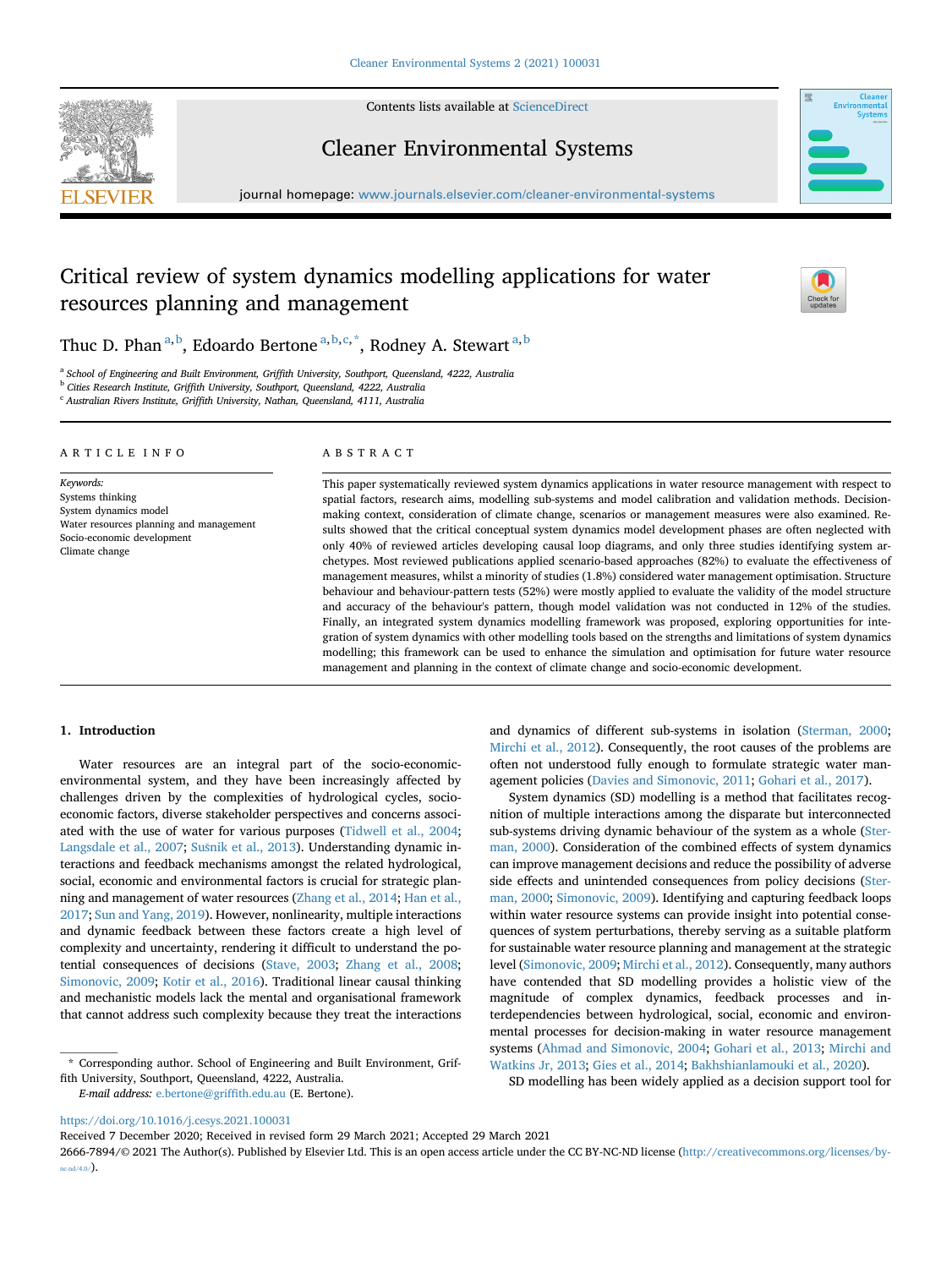water resource management and planning [\(Liu et al., 2009](#page-12-8); [Davies and](#page-11-0) [Simonovic, 2011;](#page-11-0) [Gastelum et al., 2018](#page-11-3); [Karimlou et al., 2020\)](#page-12-9). The SD paradigm can incorporate and analyse hydrological, social, economic and environmental components as well as management measures under climatic and non-climatic scenarios in one comprehensive model to understand the dynamic behaviour of complex systems and their responses to interventions over time ([Sahin et al., 2015;](#page-13-6) [Phan et al., 2018\)](#page-13-7). SD models assist decision-makers in simulating and/or optimising potential measures for water resource management under different scenarios by answering 'what if' and/or 'which is best' questions [\(Davies and Simo](#page-11-0)[novic, 2011](#page-11-0)) through trade-off analysis ([Giuliani et al., 2014](#page-12-10)). In addition, SD modelling facilitates stakeholder involvement from the problem-scoping to model validation processes, thereby increasing consensus for simulation results that can be used to identify effective adaptation options for the modelled system under future scenarios. Therefore, SD can help water managers to identify problematic trends, comprehend their root causes and assess appropriate management measures in a holistic fashion for strategic decision-making ([Simonovic,](#page-13-4) [2009;](#page-13-4) [Mirchi et al., 2012](#page-12-3)).

As such, the application of SD modelling has become increasingly popular for handling the complexity of water resource systems driven by multiple interactions from climate change and socio-economic stressors. Several papers have reviewed its application in the broad context of water resource management. For example, [Chen and Wei \(2013\)](#page-11-4) reviewed the application of SD in water security management and classified this into three categories: (i) flood control and disaster mitigation, (ii) water resources security and (iii) water environment security. [Mirchi](#page-12-3) [et al. \(2012\)](#page-12-3) reviewed the qualitative modelling tools and applications of SD to water resource management and divided them into three types of modelling approaches, namely (i) predictive simulation models, (ii) descriptive integrated models and (iii) participatory and shared vision models. These three types of modelling approaches were further reviewed by [Zomorodian et al. \(2018\)](#page-14-2). Recently, [Mashaly and Fernald](#page-12-11) [\(2020\)](#page-12-11) also reviewed these modelling approaches in hydrology and water resources, especially in agricultural water management. These review articles are useful guides to the application of SD to water resource management. However, a substantial gap remains in the literature, with no reviews comprehensively evaluating the applications of SD in water resource management, especially in terms of geographic distribution, model sub-systems, model calibration and validation methods, policy evaluation and optimisation of different decision-making approaches for water-related issues under multiple changes.

This paper aims to conduct a systematic quantitative review of the applications of SD modelling in water resource management. More specifically, research aims, geographical distribution, temporal and spatial scales, modelling sub-systems, model calibration and validation methods were synthesised to identify gaps in the application of the SD modelling approach in water resource management. Decision-making context, consideration of climate change, scenarios and management measures were also examined. Finally, an appropriate modelling tool to address the dynamic, complex, uncertain and spatial water resource systems was proposed based on an assessment of the integration of SD with other modelling tools and analysis of the strengths and limitations of SD in the management of complex and uncertain water resource systems.

The remainder of the paper is organized as follows. Section [2](#page-1-0) provides the methodology followed for the systematic quantitative literature review and the reviewing categories. Section [3](#page-2-0) describes critical review results evaluating the applications of SD models for water resource management. The last section provides discussion and conclusions about the gaps of system dynamics applications in water resource management. It also proposes an SD modelling framework that was founded on a critical analysis of the strengths and limitations of SD modelling to enhance the simulation and optimisation for future water resource management and planning under climate change and socio-economic stressors.

#### <span id="page-1-0"></span>2. Methods

A systematic quantitative literature review [\(Pickering and Byrne,](#page-13-8) [2013\)](#page-13-8) was performed to identify and categorise the relevant literature and critically analyse current applications of SD models in water resource management. Scholarly electronic databases (Scopus, Web of Sciences and Google Scholar) were used to identify original research and academic papers published in English-language journals until August 15, 2020. Books, book chapters, review papers, conference papers and theoretical articles lacking any real-world application of SD were not considered in this review.

Relevant articles from these databases were searched using a combination of the following keywords: 'System dynamics\*', 'System dynamics modelling approach', 'System dynamics model', 'System dynamics simulation', 'SD model', 'SDM' or 'SD'; and the change-related search terms 'Water\*', 'Water resource' or 'Water resource management'. The wildcard '\*' was used for 'System dynamics' and 'Water' to match all words around these two keywords. The title, abstracts and keywords of articles were included in these searches. Furthermore, papers were also identified from the reference lists of research papers found through the initial database search. The title and abstract of each article identified via these searches were further screened to confirm a focus on applications of an SD modelling approach in water resource management.

The resulting database of primary research papers reporting on the application of SD modelling to water resource management was then attributed into the database according to the following fields: (1) citation details (i.e. author[s], journal, year of publication), (2) geographic distribution (i.e. continent, country), (3) temporal scale of the study (e.g. short-term (0–5 years), mid-term (6–10 years) and long-term (>10 years) horizontal planning), (4) research aims (i.e. water quality, water supply, water demand), (5) causal loop diagram (CLD) development, (6) modelling sub-systems (e.g. hydrological, social, economic and environmental), (7) decision-making context (i.e. scenario-based or optimisation-based methods or predictive only), (8) model calibration and validation methods (e.g. structure tests or behaviour-pattern tests), (9) participatory model development and validation, (10) consideration of scenarios and measures, (11) consideration of climate change impacts (i.e. sea level rise, rainfall variation), (12) software package used for model development, and (13) coupling with other modelling approaches to deal with complexity and uncertainty as well as identify and optimise potential management measures for water resource systems.

The geographic distribution of research papers was grouped by continent and country. The conventional division of seven continents was used: Africa, Asia (including the Middle East), Australia, Europe, North America and South America. The temporal scale of the research studies was considered to have short-term planning if the simulations were shorter than five years and long-term planning if the simulations were greater than or equal to five years.

In accordance with the Intergovernmental Panel on Climate Change (IPCC) report in 2014 ([Noble et al., 2014](#page-13-9)), the types of scenarios or measures considered in the reviewed SD papers were categorised as follows:

- Institutional and social scenarios or measures (e.g. economic and social instruments, laws, regulations and policies),
- Technological and engineered scenarios or measures (e.g. watersaving technology, desalination plants, wastewater treatment, reservoirs and rainwater tanks),
- Ecosystem-based scenarios or measures (e.g. green infrastructure, forest cover, riparian planting and restoration)

A Venn diagram was drawn using the RStudio program (RStudio Inc.) to consider all possible logical relations between these scenario or measure categories within different decision-making modelling approaches (optimisation-based or scenario-based).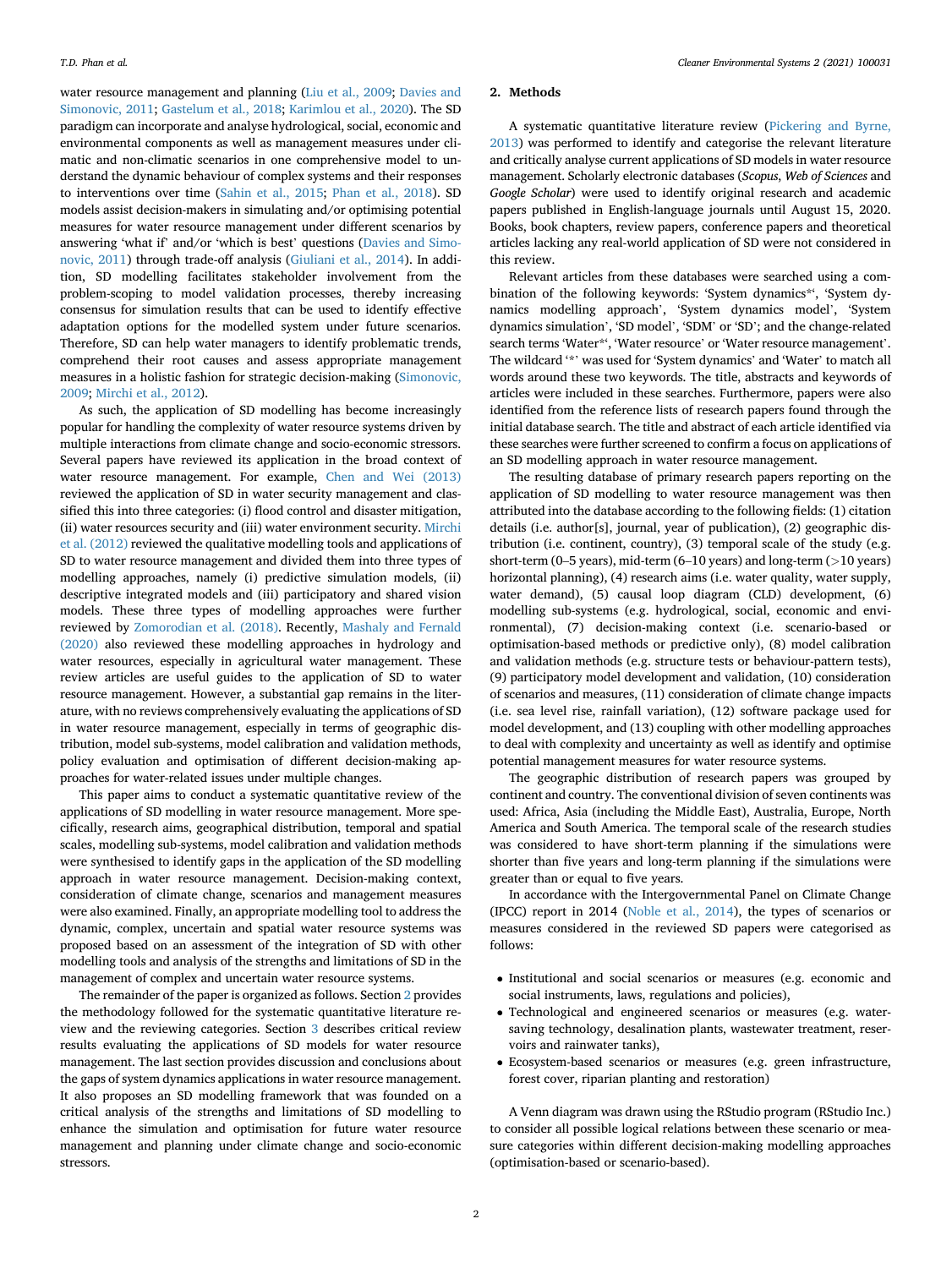<span id="page-2-1"></span>

Fig. 1. The number of reviewed articles published up to August 15, 2020.

#### <span id="page-2-0"></span>3. Results

### 3.1. Overview of reviewed articles

A total of 1053 relevant articles were initially identified from Scopus, Web of Science and Google Scholar after merging and eliminating duplications. However, after checking the titles and assessing the abstracts, 884 of these articles did not specifically discuss the application of SD to water resource management. The remaining 169 articles were then examined in detail to evaluate the application of SD in the management of complex water resource systems. These articles were published in 72 different journals, reflecting the trans-disciplinary interest in the application of SD for complex water resource systems. The majority were published in five journals, including Water Resources Management (9%), Journal of Environmental Management (9%), Water (8%), Journal of Cleaner Production (7%) and Science of the Total Environment (5%). All other journals were represented by five or fewer articles.

System dynamics modelling has evolved in the 1960s; it was first applied to water resource management in the late 1970s [\(Picardi and](#page-13-10) [Saeed, 1979\)](#page-13-10). Subsequently, the number of research articles applying SD to water resource management has grown substantially, especially after 2013 ([Fig. 1](#page-2-1)). This popularity demonstrates that the use of the SD modelling approach in the management of complex water resource systems is of increasing interest to researchers around the world.

<span id="page-2-2"></span>The application of SD models in water resource management has attracted diverse scholarly interest and attention around the globe. Most studies have been conducted in Asia (57%) and North America (28%). In contrast, few studies have been conducted in South America (2%). Within Asia and North America, research articles have been conducted in 33 countries, of which China (35%), the United States (18%), Iran (10%)

and Canada (9%) have the highest proportion of articles. Other countries account for less than 30% of the studies considered.

In this review, most SD models (77%) were developed to understand a long-term perspective of water-related issues for decision-making support. More precisely, 23% of these long-term applications investigated the dynamic behaviour of complex water resource systems for at least 50 years into the future to reflect delays within the system. For example, [Dhungel and Fiedler \(2016\)](#page-11-5) applied SD models to understand the long-term implications of continued growth in water demand on groundwater-dominant water resources over a 150-year time period in the Palouse region of the USA, with the aim of developing a tool for sustainable water management. [Sverdrup et al. \(2020\)](#page-13-11) developed an SD model to investigate antibiotics pollution from medical and agricultural uses at various nodes along the Volga River, Russia, over a 150-year simulation to design strategic solutions for preventing antibiotics from contaminating drinking water, rivers and soils. These studies indicate that a long-term simulation is necessary to assess the long-term dynamic behaviour of such systems and the impacts of future scenarios. In contrast, only 14% and 9% of the reviewed studies focused on short-term and mid-term planning for water resource systems, respectively.

Depending on data availability, research aims and the nature of the problem, SD models were developed at different temporal frequencies (hourly, daily, weekly, monthly or annually). Models focussing on shortterm operations used daily or hourly simulation time steps to model hydrologic and chemical processes, such as the operation of pumps ([Park](#page-13-12) [et al., 2017\)](#page-13-12), nitrobenzene concentration in Songhua River ([Zhang et al.,](#page-14-3) [2011\)](#page-14-3) and flood management ([Ahmad and Simonovic, 2004](#page-11-1)). Models focussing on long-term planning—such as reservoir operation ([Morrison](#page-12-12) [and Stone, 2015](#page-12-12); [Jiang et al., 2020\)](#page-12-13), integrated water management [\(Leal](#page-12-14) [Neto et al., 2006;](#page-12-14) [Sun and Yang, 2019;](#page-13-2) [Liu et al., 2020](#page-12-15)), evaluation of



Fig. 2. Research aims of the reviewed applications.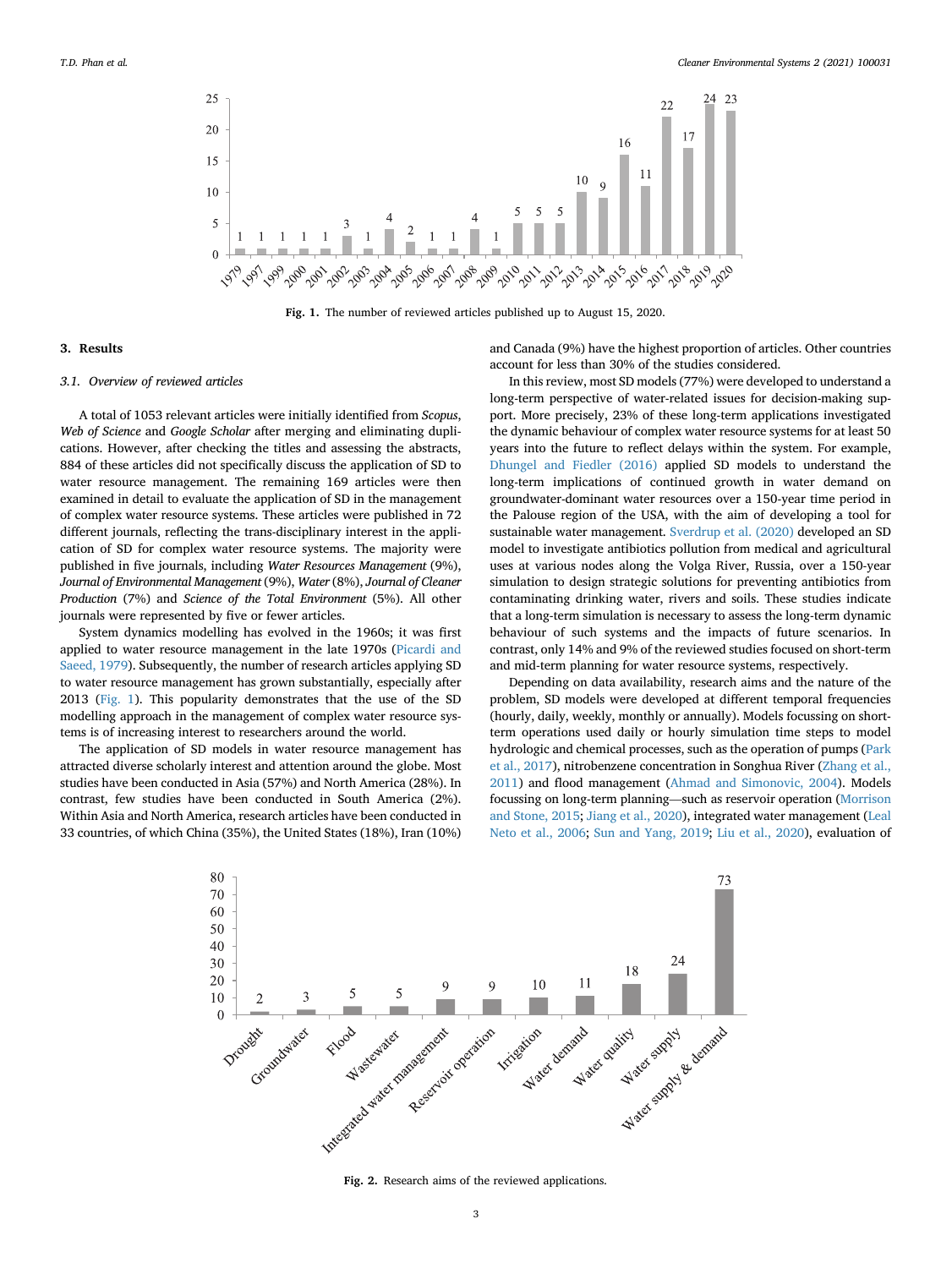# <span id="page-3-0"></span>Table 1

List of reviewed applications of SD modelling approach in water management in the academic literature, published through to August 15, 2020. H: Hydrological modelling, HS: Hydrological-Social modelling, HE: Hydrological-Economic modelling, HEn: Hydrological-Environmental modelling, HSE: Hydrological-Social-Economic modelling, HSEn: Hydrological-Social-Environmental modelling; HSEEn: Hydrological-Social-Economic-Environmental modelling, SB: Scenario-based approaches, OP: Optimisation-based approaches, SB&OP: Scenario and optimisationbased approaches, PR: Predictive only.

| Research aims                                                       | Modelling<br>sub-systems                                                                                             | Decision<br>making<br>approaches                              | Reviewed studies                                                                                                                                                                                              |                            | пв<br>HEn  |
|---------------------------------------------------------------------|----------------------------------------------------------------------------------------------------------------------|---------------------------------------------------------------|---------------------------------------------------------------------------------------------------------------------------------------------------------------------------------------------------------------|----------------------------|------------|
| Drought<br>management<br>Integrated water<br>resource<br>management | HS<br><b>HSE</b><br>HSE<br><b>HSEEn</b>                                                                              | SB<br>SB&OP<br>SB<br>SB                                       | Lee et al. (2012)<br>Gies et al. (2014)<br>Feng et al. (2008)<br>Leal Neto et al. (2006); Zhang<br>et al. (2014); Han et al.<br>$(2017)$ ; Sun and Yang<br>(2019); Yang et al. (2019);<br>Zare et al. (2019); |                            | HSEn       |
| Flood<br>management                                                 | Η                                                                                                                    | SB                                                            | Bakhshianlamouki et al.<br>(2020); Liu et al. (2020);<br>Ahmad and Simonovic<br>(2004); Simonovic and Li                                                                                                      | Water supply<br>management | HSEEn<br>Н |
|                                                                     |                                                                                                                      | PR                                                            | (2004)<br>Ahmad and Simonovic<br>(2000); Li and Simonovic<br>(2002)                                                                                                                                           |                            | HEn<br>HS  |
|                                                                     | HSE                                                                                                                  | SB&OP                                                         | Turner et al. (2016a)                                                                                                                                                                                         |                            | HE         |
| Groundwater                                                         | Н                                                                                                                    | PR                                                            | Bates et al. (2019)                                                                                                                                                                                           |                            |            |
| management                                                          | HSE                                                                                                                  | SB                                                            | Balali and Viaggi (2015)                                                                                                                                                                                      |                            | HSE        |
|                                                                     | HSEn                                                                                                                 | SB                                                            | Barati et al. (2019)                                                                                                                                                                                          |                            |            |
| Irrigation water<br>management                                      | Н                                                                                                                    | SB                                                            | Hosseinzadeh Ghazichaki<br>and Monem (2019)                                                                                                                                                                   |                            |            |
|                                                                     | HSE                                                                                                                  | SB                                                            | Pluchinotta et al. (2018)<br>K. El-Gafy (2014); Feng et al.                                                                                                                                                   |                            |            |
|                                                                     | HS<br>SB<br>Tehrani et al. (2013);<br><b>HSEn</b><br>SB<br>et al. (2010)<br>HSEEn<br>PR<br>et al. (2017b)<br>H<br>SB | (2017a); Gunda et al. (2018)<br>Saysel et al. (2002); Fernald |                                                                                                                                                                                                               | HSEn                       |            |
|                                                                     |                                                                                                                      |                                                               | Turner et al. (2016b); Feng                                                                                                                                                                                   |                            | HSEEn      |
| Reservoir<br>operation<br>management                                |                                                                                                                      |                                                               | Ahmad and Simonovic<br>(2000); Morrison and Stone<br>(2015); Keith et al. (2017);<br>Stojkovic and Simonovic                                                                                                  | Water supply and           | HS         |
|                                                                     |                                                                                                                      |                                                               | (2019)                                                                                                                                                                                                        | demand                     |            |
|                                                                     | HEn<br>HS                                                                                                            | SB<br>SB                                                      | Jiang et al. (2020)<br>Sun et al. (2002);<br><b>Hedden-Nicely and Fiedler</b><br>(2017)                                                                                                                       | management                 |            |
|                                                                     | HSE                                                                                                                  | SB&OP                                                         | Gastélum et al. (2010)                                                                                                                                                                                        |                            |            |
| Wastewater                                                          | HSEn<br>HS                                                                                                           | SB<br>SB                                                      | Ghashghaie et al. (2014)<br>Jeong and Adamowski                                                                                                                                                               |                            |            |
| management                                                          | HSEn                                                                                                                 | SB                                                            | $(2016)$ ; Prouty et al. $(2020)$<br>Prouty et al. (2018)                                                                                                                                                     |                            |            |
|                                                                     | HSE                                                                                                                  | SB                                                            | Ganjidoost et al. (2018)                                                                                                                                                                                      |                            |            |
|                                                                     | HSEEn                                                                                                                | SB                                                            | Zhang et al. $(2016)$                                                                                                                                                                                         |                            |            |
| Water demand<br>management                                          | HS                                                                                                                   | SВ                                                            | Qi and Chang (2011); Wang<br>and Davies (2018)                                                                                                                                                                |                            |            |
|                                                                     | HE                                                                                                                   | <b>OP</b>                                                     | Faust et al. (2017)                                                                                                                                                                                           |                            |            |
|                                                                     | HSE                                                                                                                  | SB                                                            | Aivazidou et al. (2018); Baki<br>et al. (2018); Gonzales and<br>Ajami (2017); Aivazidou                                                                                                                       |                            | HE<br>HSE  |
|                                                                     |                                                                                                                      |                                                               | et al. (2018); Baki et al.<br>(2018); Park and Lee (2019);<br>Sahin et al. (2017a)                                                                                                                            |                            |            |
|                                                                     |                                                                                                                      | PR                                                            | Gonzales and Ajami (2017)                                                                                                                                                                                     |                            |            |
|                                                                     | HSEn                                                                                                                 | SВ                                                            | Xiao-jun et al. (2015); Ma<br>et al. (2020)                                                                                                                                                                   |                            |            |
|                                                                     | HSEEn                                                                                                                | SB                                                            | Gonzales and Ajami (2017);<br>Wang et al. (2019)                                                                                                                                                              |                            |            |
| Water quality<br>management                                         | H                                                                                                                    | SB                                                            | Zhang et al. (2011); Hallas<br>et al. (2020); Wood and<br>Shelley (1999); Xuan et al.                                                                                                                         |                            |            |
|                                                                     |                                                                                                                      |                                                               | (2010); Xuan et al. (2012);                                                                                                                                                                                   |                            |            |

Table 1 (continued Research aims

| Modelling<br>sub-systems | Decision<br>making | Reviewed studies                                         |
|--------------------------|--------------------|----------------------------------------------------------|
|                          | approaches         |                                                          |
|                          |                    | Wang et al. (2016); Sverdrup                             |
|                          |                    | et al. (2020)                                            |
| HS                       | SВ                 | Kuai et al. (2015);                                      |
|                          |                    | Hassanzadeh et al. (2019);                               |
|                          |                    | Bradford et al. (2020)                                   |
| HE<br>HEn                | SB<br>SB           | Bier (2010)<br>Sverdrup et al. (2020)                    |
|                          | <b>PR</b>          | Wood and Shelley (1999);                                 |
|                          |                    | Xuan et al. (2010); Xuan et al.                          |
| HSEn                     | <b>SB</b>          | (2012)                                                   |
|                          |                    | Kato (2005); Mirchi and<br>Watkins Jr (2013); Liu et al. |
|                          |                    | (2015); Zhu et al. (2015);                               |
|                          |                    | Bertone et al. (2019);                                   |
|                          |                    | Nazari-Sharabian et al.                                  |
|                          |                    | (2019)                                                   |
|                          | PR                 | Kato (2005)                                              |
| HSEEn                    | SB                 | Berry et al. (2017)                                      |
| Н                        | SB                 | Dawadi and Ahmad (2012)                                  |
|                          | PR                 | Sehlke and Jacobson (2005);                              |
|                          |                    | Rusuli et al. (2016)                                     |
| HEn                      | SB                 | Chu et al. (2010)                                        |
| HS                       | SB                 | Picardi and Saeed (1979);                                |
|                          |                    | Hoekema and Sridhar (2013);                              |
|                          |                    | Ravar et al. (2020)                                      |
| HE                       | SB&OP              | Crookes (2018); Xu et al.<br>(2020)                      |
| <b>HSE</b>               | SB                 | Rehan et al. (2015); Park                                |
|                          |                    | et al. (2017); De Stercke et al.                         |
|                          |                    | (2018); Babamiri et al.                                  |
|                          |                    | (2020); Fernandes et al.                                 |
|                          |                    | (2020); Rubio-Martin et al.                              |
|                          |                    | (2020)                                                   |
|                          | SB&OP              | Sahin et al. (2017c);                                    |
|                          |                    | Gastelum et al. (2018)                                   |
| HSEn                     | <b>SB</b>          | Li et al. (2019a)                                        |
| HSEEn                    | SB                 | Chung et al. (2008); Gohari                              |
|                          |                    | et al. (2013); Gohari et al.                             |
|                          |                    | (2017)                                                   |
|                          | ΟP<br>SB&OP        | Dutta Roy et al. (2011)                                  |
|                          |                    | Nasiri et al. (2013); Niazi<br>et al. (2014)             |
| HS                       | <b>SB</b>          | Stave (2003); Liu et al.                                 |
|                          |                    | (2009); Qaiser et al. (2011);                            |
|                          |                    | Sušnik et al. (2012); Dawadi                             |
|                          |                    | and Ahmad (2013); Wu et al.                              |
|                          |                    | (2013); Li et al. (2015); Xi                             |
|                          |                    | and Poh (2015); Dhungel and                              |
|                          |                    | Fiedler (2016); Kotir et al.                             |
|                          |                    | (2016); Zarghami et al.                                  |
|                          |                    | (2016); Alifujiang et al.                                |
|                          |                    | (2017); Dai et al. (2017);                               |
|                          |                    | Sahin et al. (2017b); Phan<br>et al. (2018); Qin et al.  |
|                          |                    | (2018); Huang et al. (2019);                             |
|                          |                    | Li et al. (2019b); Silva and                             |
|                          |                    | Teixeira (2019); Joshi et al.                            |
|                          |                    | (2020); Nguyen et al. (2020)                             |
| HE                       | SB&OP              | Gao and Liu (1997); Tsai                                 |
|                          |                    | et al. (2019)                                            |
| HSE                      | SB                 | Yang et al. (2008); Zarghami                             |
|                          |                    | and Akbariyeh (2012);                                    |
|                          |                    | Sušnik et al. (2013); Wang                               |
|                          |                    | et al. (2014b); Yang et al.                              |
|                          |                    | (2015b); Yue et al. (2015);                              |
|                          |                    | Sahin et al. (2016);<br>Duran-Encalada et al. (2017);    |
|                          |                    | Mokhtar and Aram (2017);                                 |
|                          |                    | de Araujo et al. (2019); Dou                             |
|                          |                    | et al. (2019); Chen and Chen                             |
|                          |                    | (2020); Karimlou et al.                                  |
|                          |                    | (2020); Li et al. (2020)                                 |
|                          | SB&OP              | Scarborough et al. (2015)                                |
| HSEn                     | SB                 |                                                          |

(continued on next page)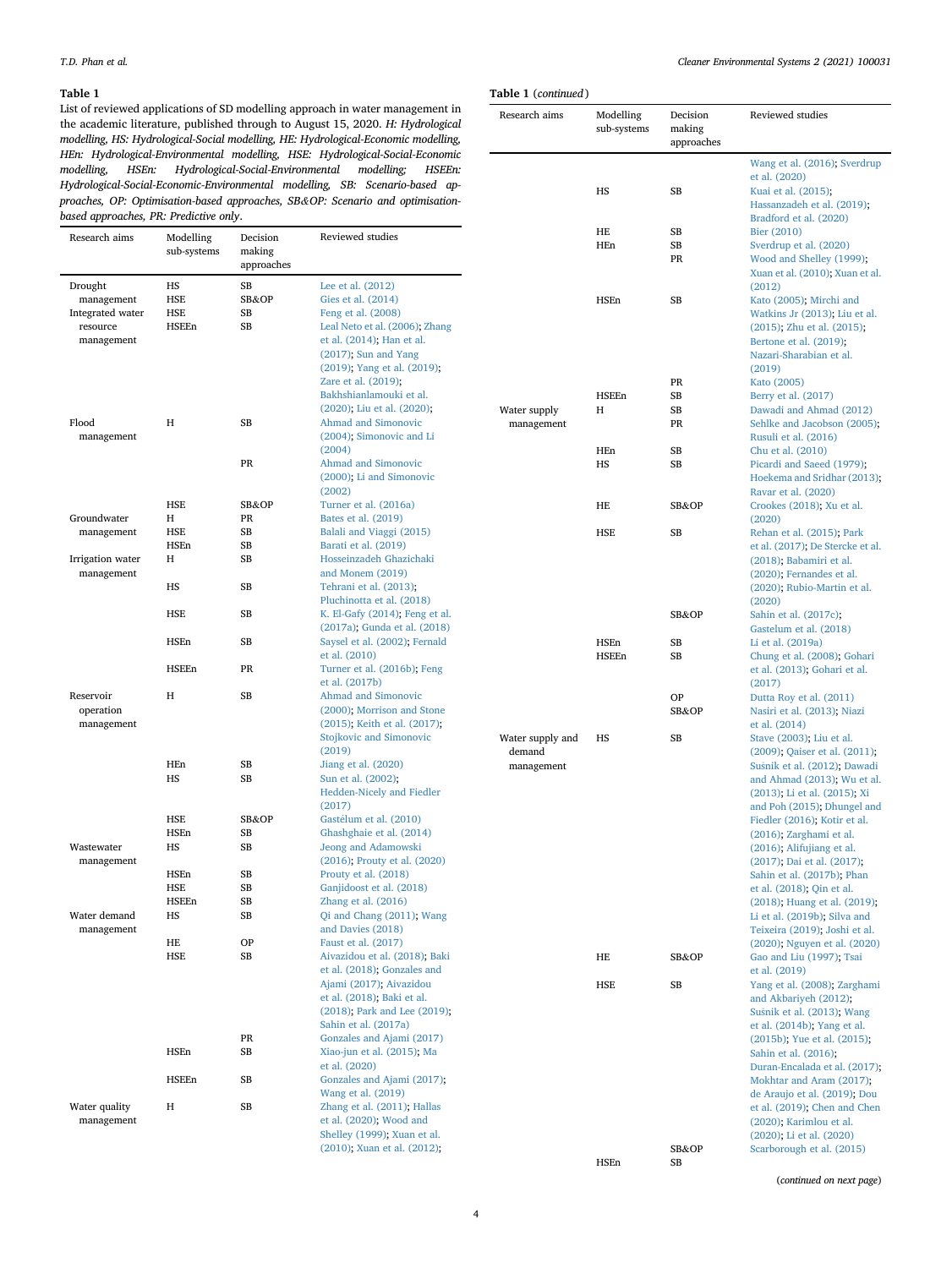#### Table 1 (continued )

| Research aims | Modelling<br>sub-systems | Decision<br>making<br>approaches | Reviewed studies                                                                                                                                                                                                                                                                                                                                                                                                                                                                                                                                                                                                                                                                                                                                                                                                         |
|---------------|--------------------------|----------------------------------|--------------------------------------------------------------------------------------------------------------------------------------------------------------------------------------------------------------------------------------------------------------------------------------------------------------------------------------------------------------------------------------------------------------------------------------------------------------------------------------------------------------------------------------------------------------------------------------------------------------------------------------------------------------------------------------------------------------------------------------------------------------------------------------------------------------------------|
|               | <b>HSEEn</b>             | SB&OP<br><b>SB</b><br>OP         | Langsdale et al. (2007);<br>Nikolic et al. (2013); Zhuang<br>and Zhang (2015); Zeng et al.<br>(2016); Chen et al. (2017);<br>Huang and Yin (2017); Wang<br>et al. (2018b); Ahmadi and<br>Zarghami (2019); Dong et al.<br>(2019): Li et al. (2019c); Liao<br>et al. (2020)<br>Li et al. (2018a)<br>Guo et al. (2001); Simonovic<br>and Rajasekaram (2004);<br>Tidwell et al. (2004); Zhang<br>et al. (2008); Wang et al.<br>(2011); Wei et al. (2012);<br>Wang et al. (2014a); Wang<br>et al. (2014c); Xie et al.<br>(2014); Chang et al. (2015);<br>Yang et al. (2015a); Pienaar<br>et al. (2017); Sun et al.<br>(2017); Wang et al. (2017);<br>Jiang et al. (2018); Wang<br>et al. (2018a); Cui et al.<br>(2019); Su et al. (2019); Dai<br>et al. (2020); Tian et al.<br>(2020); Yin et al. (2020)<br>Li et al. (2018b) |
|               |                          | SB&OP                            | Wei et al. (2020)                                                                                                                                                                                                                                                                                                                                                                                                                                                                                                                                                                                                                                                                                                                                                                                                        |

infrastructure development ([Sahin et al., 2016;](#page-13-42) [Pienaar et al., 2017\)](#page-13-44) and the impacts of climate change and socio-economic stressors on water resources [\(Wang et al., 2014c](#page-14-23); [Wang and Davies, 2018;](#page-14-7) [Nazari-Sharabian](#page-13-27) [et al., 2019](#page-13-27))—used monthly or annual time steps.

#### 3.2. Research aims

The reviewed applications encompassed a wide range of water management or research aims [\(Fig. 2\)](#page-2-2), with 11 water research domains identified across the 169 reviewed publications ([Table 1\)](#page-3-0). Water supply and demand management was the major concern studies addressed (43%), followed by water supply management (14%), water quality (11%), water demand management (7%), irrigation water management (6%), reservoir operation management (5%) and integrated water management (5%). The remaining research aims account for 9% of the reviewed studies.

### 3.3. Modelling sub-systems

<span id="page-4-0"></span>The SD modelling approaches can integrate different sub-systems to pave the way for a more holistic approach to strategic decision-making

([Simonovic, 2009](#page-13-4); [Mirchi et al., 2012](#page-12-3)). Importantly, these models assist decision-makers in better understanding the hydrological, environmental, social and economic feedback structure as well as long-term behaviour patterns and interactions [\(Zare et al., 2019](#page-14-5)). In addition, these integrated feedback models are necessary for sustainable water resource management and planning because they facilitate testing and the selection of potential plans and policies under climate change and socio-economic stressors ([Gohari et al., 2017](#page-12-4); [Sahin et al., 2017a](#page-13-25)). As a result, the integration between three or more sub-systems is increasingly widely applied among scholars for water-related management, appearing in 62% of reviewed applications ([Fig. 3\)](#page-4-0). However, SD was also applied to only one sub-system, such as the hydrological (13%), or two sub-systems, such as the hydrological-social (21%) and hydrological-economic (4%).

# 3.3.1. Hydrological models

Hydrological modelling mainly focussed on hydrological processes and performance for a catchment but without linking to economic, environmental or social sub-systems. This type of SD model is developed to understand the future behaviour of the hydrological system, which can be used as a basis for tactical decisions ([Mirchi et al., 2012\)](#page-12-3). Hydrological modelling has been applied to a range of different water-related problems, including reservoir operation ([Ahmad and Simonovic, 2000;](#page-11-7) [Keith](#page-12-21) [et al., 2017](#page-12-21)), flood management [\(Li and Simonovic, 2002;](#page-12-17) [Ahmad and](#page-11-39) [Simonovic, 2015](#page-11-39)), water supply management [\(Sehlke and Jacobson,](#page-13-28) [2005;](#page-13-28) [Rusuli et al., 2016\)](#page-13-29), groundwater management [\(Bates et al., 2019\)](#page-11-8) and water quality management ([Hallas et al., 2020\)](#page-12-27).

#### 3.3.2. Hydrological-environmental models

Hydrological-environmental SD modelling was developed to understand the interactions between ecosystems and hydrological cycles at different spatio-temporal scales. Most environmental hydrology studies reviewed focussed on the relationships between environmental flows and water quality management in the water resource system, such as nitrogen removal ([Xuan et al., 2010](#page-14-11)), metal pollution in constructed wetlands ([Wood and Shelley, 1999\)](#page-14-10) and antibiotics pollution in the Volga River ([Sverdrup et al., 2020\)](#page-13-11). Environmental hydrological modelling also investigates the interactions between hydrological cycles and other organisms and water environment preservation. For example, [Jiang et al.](#page-12-13) [\(2020\)](#page-12-13) developed an SD model to understand the impacts of reservoir operation on fish habitats, sediment flushing and landslide stability. In addition, [Chu et al. \(2010\)](#page-11-24) adopted an SD modelling approach to analyse the relationship between water supply, flood detention and healthy water environment in artificial lakes in Taiwan.

# 3.3.3. Social-hydrological models

Social-hydrological modelling was developed to understand the relationships between hydrological processes and human impacts on water resources. Hydrological and social sub-systems are strongly related; thus, decisions that impact the hydrological cycle also impact people and vice



Fig. 3. Modelling sub-systems for water resource management.

H: Hydrological modelling, S: Social modelling, E: Economic modelling, En: Environmental modelling.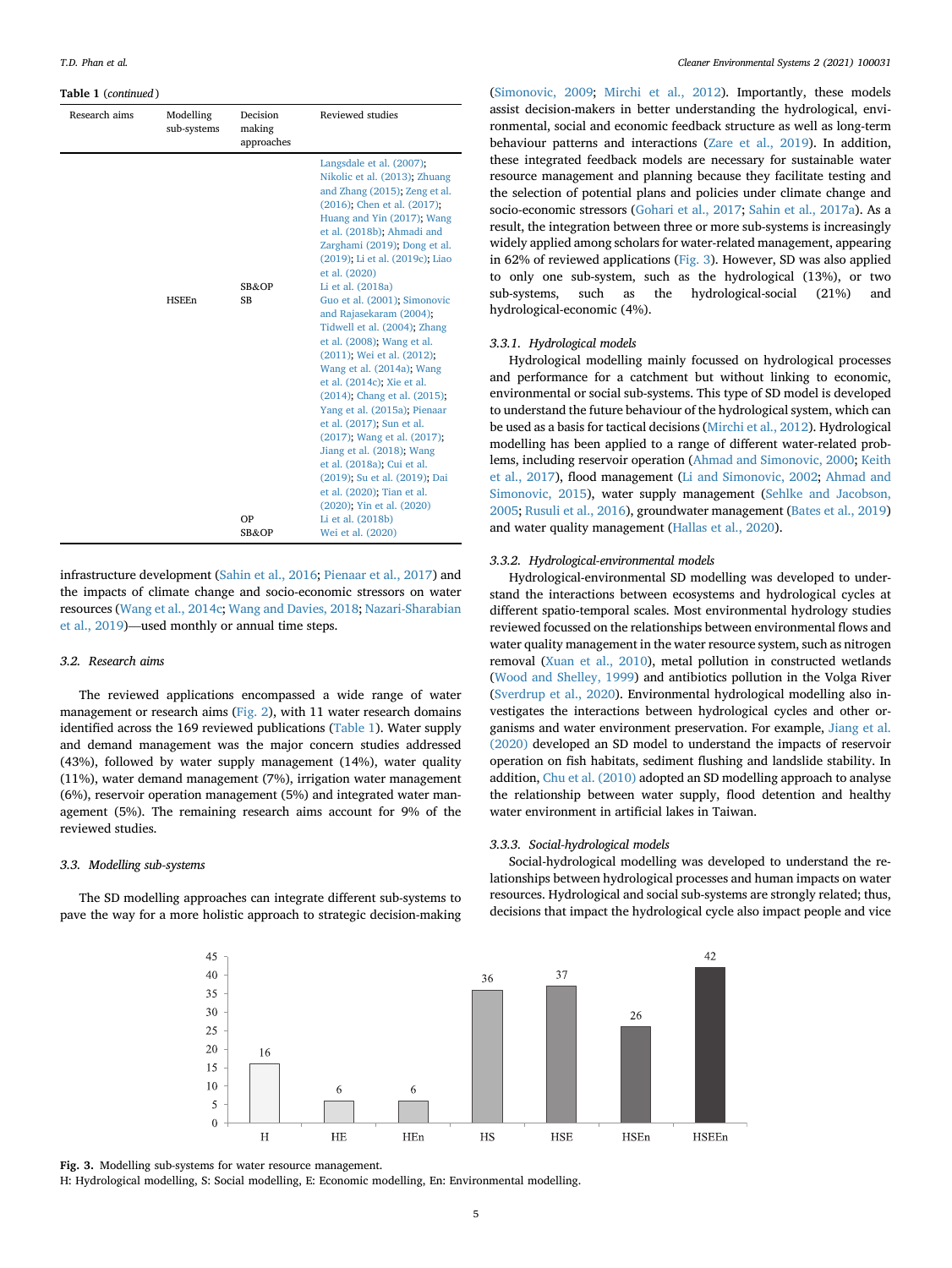<span id="page-5-0"></span>

Fig. 4. SD models for different types of decision support in water resource management. OB: Optimisation-based approaches, SB: Scenario-based approaches, OP&SB: Optimisation- and scenario-based approaches, PR: Predictive only.

versa [\(Blair and Buytaert, 2016\)](#page-11-46). These interactions between hydrological and social processes are nonlinear and occur on different temporal and spatial scales. For example, people build water infrastructures such as reservoirs, water treatment plants and water transfer projects that— whilst improving water supply for a community with related social benefits—could significantly change the hydrological processes of a catchment. As a result, these hydrological changes will affect the water supply for human ([Sivapalan, 2015\)](#page-13-51).

Traditional models have mainly focussed on hydrological systems for decision-making support without considering social interactions within water resource systems, and they are not capable of simulating the nonlinear dynamics and feedback between these interactions [\(Zomorodian](#page-14-2) [et al., 2018\)](#page-14-2). However, an SD-based socio-hydrological model presents a useful methodology for decision-makers to understand the process and general trends of socio-hydrological systems and identify the root causes of problems, thereby contributing to the implementation of integrated water resource management [\(Jeong and Adamowski, 2016\)](#page-12-24). For this reason, this modelling type has been increasingly widely applied to capture the dynamic behaviour of coupled human-water systems for a range of water research aims in recent decades. However, water supply and demand management were mostly applied by this SD modelling type ([Dai et al., 2017;](#page-11-33) [Sahin et al., 2017b;](#page-13-37) [Phan et al., 2018](#page-13-7)) to capture the dynamics emerging from the interactions and feedback between water resources and social processes. More specifically, SD models have considered the impact of population growth ([Dawadi and Ahmad, 2013;](#page-11-31) [Dhungel and Fiedler, 2016](#page-11-5)) and changes in agricultural and industrial production [\(Nazari-Sharabian et al., 2019](#page-13-27); [Chen and Chen, 2020](#page-11-38)) on water quantity and quality.

# 3.3.4. Hydro-economic models

Hydro-economic modelling was developed to understand the dynamic interactions between hydrological and economic sub-systems and to evaluate potential economical options and their outcomes in terms of providing policy insights and revealing opportunities for better management of water-related issues [\(Harou et al., 2009\)](#page-12-48). These hydro-economic models vary in their modelling approaches to include hydrology models with strong economic analysis incorporating cost-effectiveness or benefit analysis ([Scarborough et al., 2015](#page-13-43); [Crookes,](#page-11-25) [2018;](#page-11-25) [Xu et al., 2020](#page-14-14)) and weak economic analysis with economic tools such as water price [\(Yue et al., 2015](#page-14-22); [De Stercke et al., 2018;](#page-11-26) [Park and](#page-13-24) [Lee, 2019\)](#page-13-24). However, most of these studies (80%) focussed mainly on hydrological models with weak economic analysis; they accomplished this by incorporating economic tools into the SD models or coupling external economic valuations to simulate and/or optimise management measures of water-related issues.

These models tend to emphasise water allocation and infrastructure development [\(Turner et al., 2016a](#page-13-14); [Sahin et al., 2017b](#page-13-37)), agricultural production [\(Feng et al., 2017a;](#page-11-11) [Gunda et al., 2018](#page-12-20)), economic development ([Feng et al., 2008](#page-11-6)), wastewater treatment ([Yang et al., 2008;](#page-14-18) [Zar](#page-14-19)[ghami and Akbariyeh, 2012](#page-14-19)) and markets and profits [\(Bier, 2010\)](#page-11-20). Potential solutions were generally identified by comparing simulated

results of scenarios, often contrasting current conditions with one or more changes to conditions. These changes may be physical, such as changes in temperature, precipitation and sea level resulting from climate change projections ([Su](#page-13-1)[snik et al., 2013](#page-13-1); [K. El-Gafy, 2014](#page-12-19)), the building of a water storage dam or other infrastructure ([Scarborough](#page-13-43) [et al., 2015](#page-13-43)) or water saving technology [\(Baki et al., 2018](#page-11-18)). These changes may also be institutional, such as the development of markets to trade water from one place to another ([Gast](#page-11-14)e[lum et al., 2010](#page-11-14); [de Araujo](#page-11-36) [et al., 2019](#page-11-36)) or water price mechanisms to adjust water demand ([Park](#page-13-24) [and Lee, 2019](#page-13-24); [Babamiri et al., 2020\)](#page-11-27)

A wide range of economic factors were considered, including water price ([Bier, 2010](#page-11-20); [Sahin et al., 2017a;](#page-13-25) [Wang et al., 2018a\)](#page-14-32), water trade [\(K.](#page-12-19) [El-Gafy, 2014](#page-12-19)), costs and revenue in agricultural production ([Gunda](#page-12-20) [et al., 2018](#page-12-20); [Bakhshianlamouki et al., 2020\)](#page-11-2) and wastewater treatment costs [\(Pienaar et al., 2017](#page-13-44)). In addition, researchers have used SD models to incorporate economic tools to optimise potential options in terms of costs and effectiveness, as in [Crookes \(2018\)](#page-11-25) study on desalination plants and dam construction in Cape Town, South Africa, and [Faust et al. \(2017\)](#page-11-16) research into water infrastructure in the United States.

#### 3.3.5. Fully integrated models

Water resources decision-making should be based on a holistic view of existing problems because of the multitude of complex, interlinked socio-economic and bio-physical sub-systems within watershed systems ([Gohari et al., 2013\)](#page-12-5). The recognition of various feedback mechanisms within a water resource system driven by distinct sub-systems is important for appropriate quantitative and/or qualitative projection of long-run behaviour, providing a basis for quantitative simulation to examine different policies. This integration has been well-recognised and is being increasingly applied in various water-related domains ([Fig. 3\)](#page-4-0).

In this review, 25% of the reviewed articles incorporated four different components into one framework to understand their interactions and feedback for integrated water management and planning, such as evaluation of water-carrying capacity in different planning and development schemes ([Zhang et al., 2014;](#page-14-0) [Liu et al., 2020\)](#page-12-15), environment-economy-society relationships for sustainable development ([Han et al., 2017](#page-12-1)), and water environment and environmental degradation ([Leal Neto et al., 2006](#page-12-14)). In addition, 37% of reviewed applications considered three sub-systems for water-related issues. Hydrological, social and economic sub-systems were largely considered for integrated water management, such as optimisation of urban water security regulation schemes driven by different industrial development patterns [\(Dou](#page-11-37) [et al., 2019\)](#page-11-37) and evaluation of benchmarking performance indicators (e.g. infrastructure, social and financial) on sustainable long-term management of water distribution and wastewater collection networks ([Ganjidoost et al., 2018\)](#page-11-15). In addition, two sub-systems—such as hydrological-social sub-systems (21%), hydrological-environmental sub-systems (4%) and hydrological-economic sub-systems (4%)—were considered in SD models to understand water demand for both humans and the environment or ecology; these models addressed issues such as alleviation of water shortages for ecological and domestic water demands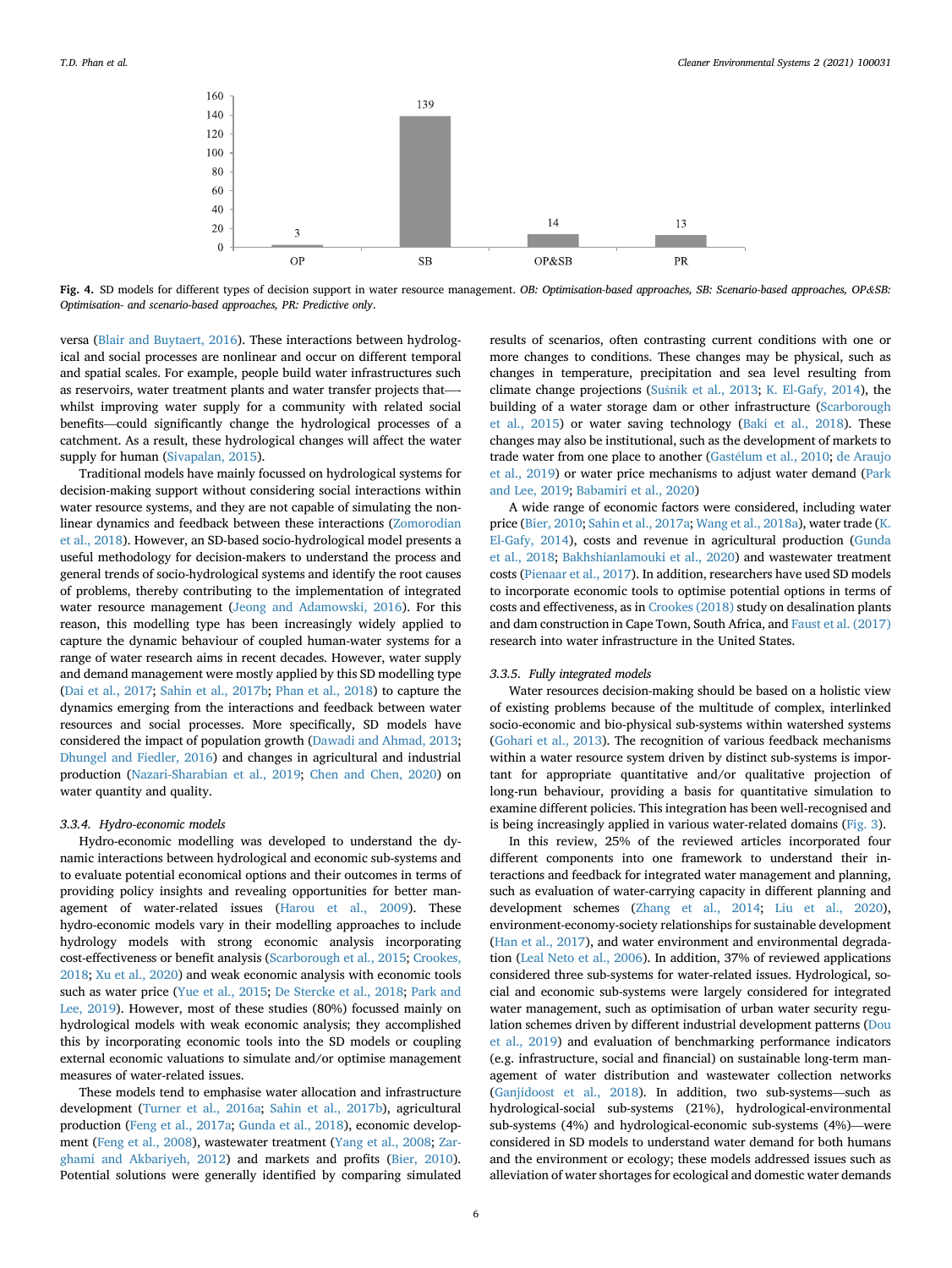<span id="page-6-0"></span>

Fig. 5. Validation and verification methods for water resource system dynamics models. DST: Direct structure tests, SBT: structure-behaviour tests, BT: Behaviour-pattern tests, ND: Not discussed.

as well as agricultural and industrial production due to climate change and population growth [\(Huang and Yin, 2017\)](#page-12-41). These integrated models help decision-makers to understand the impacts of a range of factors on water resource systems, from climate change to population growth, economic growth, management costs and benefits, and changes in agricultural and industrial production.

#### 3.4. Decision-support modelling approaches

SD models were developed to assist decision-makers to simulate and/ or optimise potential measures for water related problems under different plausible scenarios through answering 'what if' and/or'which is best' questions. In this review, scenario-based approaches were most commonly used to simulate the dynamic behaviour of water resource systems under different scenarios or measures, accounting for 82% of the reviewed studies ([Fig. 4\)](#page-5-0). Optimisation-based methods were also applied to optimise potential measures (2%). About 7% of the reviewed articles were developed for predictive modelling only ([Fig. 4\)](#page-5-0).

Only seven (e.g. [Sahin et al., 2017c](#page-13-33); [Crookes, 2018](#page-11-25); [Wei et al., 2020\)](#page-14-34) of these optimisation-based studies incorporated economic tools into the SD models to optimise potential management options. Other studies coupled SD models with external economic valuations to optimise the selection of water management measures, including fuzzy optimisation for optimal interventions [\(Gao and Liu, 1997\)](#page-11-34), an inexact fuzzy-parameter two-stage programming model for water use structure ([Li et al., 2018a\)](#page-12-44) and the non-dominated sorting genetic algorithm for optimal reservoir operation ([Tsai et al., 2019](#page-13-41)).

# 3.5. Model validation and verification

In the reviewed articles, direct structure tests, structure-behaviour tests, behaviour-pattern tests, and combinations of these were applied to validate SD models ([Fig. 5](#page-6-0)). Structure tests and behaviour-pattern tests are two main classes of tests, usually applied to assess the validity and usefulness of SD models [\(Barlas, 1996](#page-11-47); [Sterman, 2000](#page-13-5)). Structure tests include direct structure tests (e.g. structure and parameter confirmation and dimensional consistency) and structure-behaviour tests (e.g. behaviour sensitivity and extreme conditions), which are used to determine how well the structure of the model matches the structure of reality and to uncover potential structural flaws [\(Barlas, 1996](#page-11-47)). Behaviour-pattern tests determine how consistently and accurately model outputs match real-world behaviour; this type of test can either be based on available time-series data or the correlation of mental models with established reference modes [\(Sterman, 2000\)](#page-13-5). In addition to these tests, validation and verification of SD models can be undertaken by consultation with a range of experts and stakeholders throughout model development processes.

behaviour-pattern tests (51%) as well as behaviour-pattern tests only (26%) was most often applied by researchers and modellers to validate and verify their SD models. Some studies (15%) also combined three different methods. However, in 12% of the reviewed papers, the SD model validation was not discussed at all. This omission may reflect the fact that many reviewed cases presented models that were purely conceptual rather than operational, which may be due to a lack of required historical data.

Thirty-nine reviewed papers applied direct structure tests to ensure model structure complying with natural laws and a truthful description of the investigated water system ([Barlas, 1996\)](#page-11-47). These tests were conducted by comparing the causal and mathematical relationships between variables with available knowledge on the real system, such as checking both the model structure and dimensional consistency (e.g. [Crookes, 2018](#page-11-25)) or mathematical equations and variable values (e.g. [Wang et al., 2019\)](#page-14-9). Building CLDs is considered an important phase for improving understanding of complex water resource systems ([Mirchi et al., 2012](#page-12-3)). However, in this review, only 76 articles (45%) developed CLDs, and only three studies ([Ghashghaie et al., 2014;](#page-12-23) [Gohari et al., 2017](#page-12-4); [Zare et al.,](#page-14-5) [2019\)](#page-14-5) identified systems archetypes to understand the generic systems structure of water resource systems.

Two common methods for structure-behaviour tests applied by researchers in this review were sensitivity analysis and extreme condition tests. Most authors conducted sensitivity analysis by changing values (e.g. 5%, 10%) for several variables to test the structure behaviour of the models (e.g. [Phan et al., 2018;](#page-13-7) [Cui et al., 2019](#page-11-44); [Huang et al., 2019;](#page-12-36) [Yang](#page-14-4) [et al., 2019\)](#page-14-4). The Monte Carlo sensitivity analysis was also conducted by estimating the 50%, 75% and 95% confidence intervals to understand the dynamic behaviour of the studied systems (e.g. [Zhang et al., 2014;](#page-14-0) [Baki](#page-11-18) [et al., 2018;](#page-11-18) [Ma et al., 2020\)](#page-12-26). Extreme condition tests were conducted by assigning extreme values of selected variables and comparing simulated behaviour to anticipated behaviour for the water resource systems (e.g. [Gohari et al., 2013;](#page-12-5) [Prouty et al., 2018](#page-13-22)).

The majority of the studies reviewed applied behaviour-pattern tests (82%) to validate SD models for water resource systems. Several statistical methods, including the root mean square error (e.g. [Dawadi and](#page-11-23) [Ahmad, 2012;](#page-11-23) [Hallas et al., 2020\)](#page-12-27), mean of the relative error (e.g. [Dai](#page-11-33) [et al., 2017](#page-11-33); [Cui et al., 2019\)](#page-11-44) and the correlation coefficient (e.g. [Li and](#page-12-17) [Simonovic, 2002;](#page-12-17) [Faust et al., 2017](#page-11-16)) were commonly used to compare the behaviour patterns between observed data and simulated data.

In addition to these validation methods, the validity of the SD models was also verified by stakeholders. Stakeholders participating in model validation can enhance understanding and build trust in the results of models, thereby strengthening decision-making support ([Mirchi et al.,](#page-12-3) [2012\)](#page-12-3); despite this, there were only nine studies (5%) which involved stakeholders in validating the applications of SD models in water resource management (e.g. [Su](#page-13-36)[snik et al., 2012;](#page-13-36) [Sahin et al., 2016;](#page-13-42) [Phan](#page-13-7) [et al., 2018](#page-13-7); [Bertone et al., 2019](#page-11-21)).

Of the reviewed articles, a combination of structure-behaviour and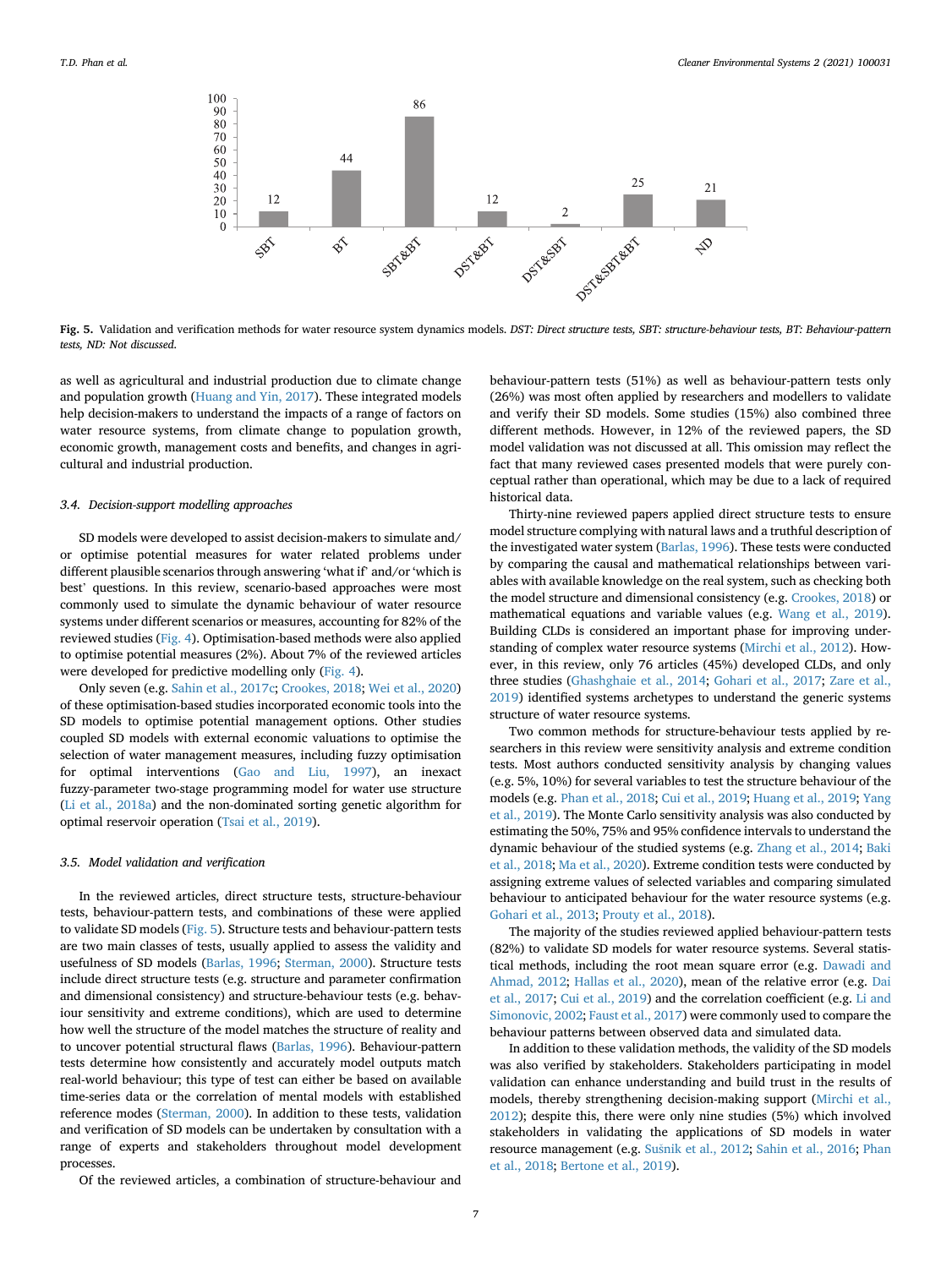<span id="page-7-0"></span>

Fig. 6. Scenarios and measures considered in the scenario-based approaches in the reviewed studies. IS: Institutional and social scenarios or measures, TE: Technological and engineered scenarios or measures, EB: Ecosystem-based scenarios or measures.

# 3.6. Policy evaluation and climate change considerations

A total of 153 reviewed studies (90%) incorporated scenarios or measures into their SD models to understand the dynamic behaviour of complex water resource systems [\(Fig. 6\)](#page-7-0). About 64% of these 153 studies considered institutional and social scenarios or measures, while 52% considered technological and engineered scenarios or measures and 15% evaluated ecosystem-based scenarios or measures for complex water resource systems ([Fig. 6](#page-7-0)). About 29% of these 153 reviewed applications considered more than two scenario or measure categories. For example, two studies (1%) evaluated all three categories of scenarios or measures, and 40 studies (28%) in total considered two categories of scenarios or measures for water resource management ([Fig. 6\)](#page-7-0).

Although water resource management faces considerable challenges associated with climate change, only 59 studies (35%) were explicitly designed to explore the potential impacts of climate change on the water resource systems. The research aims of these studies addressed water supply and demand management (e.g. [Sahin et al., 2017b](#page-13-37); [Yin et al.,](#page-14-33) [2020\)](#page-14-33), irrigation water management (e.g. [K. El-Gafy, 2014;](#page-12-19) [Alifujiang](#page-11-32) [et al., 2017;](#page-11-32) [Gunda et al., 2018](#page-12-20)), reservoir operation (e.g. [Keith et al.,](#page-12-21) [2017;](#page-12-21) [Stojkovic and Simonovic, 2019\)](#page-13-19) and water quality management (e.g. [Prouty et al., 2020](#page-13-21)). In addition, climate change impacts, such as the impacts of sea level rise on coastal freshwater systems through salinity intrusion (e.g. [Nguyen et al., 2020](#page-13-40)), of declined precipitation and increased temperature on river discharge and evaporation (e.g. [Hoekema](#page-12-32) [and Sridhar, 2013;](#page-12-32) [Gunda et al., 2018\)](#page-12-20), and of severe drought events on water supply systems (e.g. [Li et al., 2015](#page-12-35); [Rubio-Martin et al., 2020\)](#page-13-32) were considered in reviewed studies,. These studies highlighted that climate change (e.g. sea level rise, altered precipitation) has increased the frequency of extreme events and changed temporal and spatial availability of water resources in different regions. For example, the combined effects of sea level rise and upstream flow decline have caused high levels of salinity intrusion along estuaries in the Da Do basin in Vietnam [\(Phan](#page-13-7) [et al., 2018\)](#page-13-7). In addition, both precipitation and groundwater level have faced significant decreases over the last two decades, greatly affecting the

water supply sources for the Shiraz plain in Iran ([Ahmadi and Zarghami,](#page-11-41) [2019\)](#page-11-41). Streamflow was also predicted to decrease by 3% until 2035, significantly affecting water supply in the Colorado River basin in the USA [\(Dawadi and Ahmad, 2012\)](#page-11-23).

# 3.7. System dynamics software

A wide range of SD software packages was found to be used for constructing CLDs and stock and flow diagrams and to capture the feedback for water resource systems, with 11 software packages used across the reviewed papers. Vensim was the most commonly used package, appearing in 57% of the reviewed studies, followed by STELLA (24%). These two software packages were commonly used because they have friendly graphical user interfaces and data management systems to input, manage and display graphics and tables through animation and controls. Other software packages such as Powersim, Dynamo, iThink, Anylogic, Goldsim, NetLogo and Simile were also used. Matlab ([Sun and](#page-13-2) [Yang, 2019\)](#page-13-2) and Microsoft Excel [\(Bates et al., 2019\)](#page-11-8) were also used to understand dynamic behaviour. However, 25 reviewed studies did not indicate which software was used for their research.

# 3.8. Integration of system dynamics models with other modelling tools

In this review, 20 of the 169 reviewed articles integrated SD models with other modelling tools to assess and manage water-related issues. Optimisation models [\(Gao and Liu, 1997;](#page-11-34) [Li et al., 2018b\)](#page-12-47) were coupled with SD models to optimise the potential management options for the water resource system under multiple stressors. Hydrological models [\(Simonovic and Li, 2004;](#page-13-13) [Liu et al., 2009](#page-12-8); [Gies et al., 2014\)](#page-12-7) were developed to understand the river flows that were used to calibrate the SD models. Agent-based models [\(Faust et al., 2017;](#page-11-16) [Han et al., 2017\)](#page-12-1) were combined with SD models to understand the multiple interactions from different entities (e.g. environment, economy and society) related to water resource management. General circulation models [\(Zarghami et al., 2016](#page-14-17)) were used to investigate the possible impacts of climate change on runoff. Bayesian networks ([Wang et al., 2016;](#page-13-26) [Bertone et al., 2019\)](#page-11-21) were also coupled with SD models to simulate and diagnose water quality.

Integration with Geographic Information System (GIS) tools is one of the most promising approaches to analysing spatial temporal characteristics of a water resource system. The SD model is especially useful for temporal modelling with a limited capacity for spatial representation, but GIS is useful for spatial modelling with a limited capacity for temporal representation [\(Ahmad and Simonovic, 2015](#page-11-39)). However, in this review only three of the reviewed studies explored links between SD models and spatial data to understand spatial and temporal changes in water resource systems. For example, [Ahmad and Simonovic \(2015\)](#page-11-39) combined the SD model with GIS to model the spatial and temporal dynamics of flood risk in Red River, Canada. Similarly, [Zhang et al. \(2011\)](#page-14-3) constructed a conceptual GIS-SD framework to simulate the temporal-spatial changes of pollutant concentration in Songhua River, China.

A simulation game theory in SD models is also a useful policy tool to model economic, political, biological and social situations in water resource management. For example, [Bier \(2010\)](#page-11-20) developed a simulation game in SD modelling to help relevant stakeholders understand the structure, dynamics, benefits and drawbacks of thermal water quality trading markets. The integration also allows exploring potential market dynamics under different scenarios and policy designs, thereby enhancing understanding of potential uncertainties and their consequences in water quality trading.

# 4. Discussion and conclusions

# 4.1. Findings and gaps in SD applications to water resource management

A comprehensive literature review on the application of SD modelling on water resource management was performed to identify the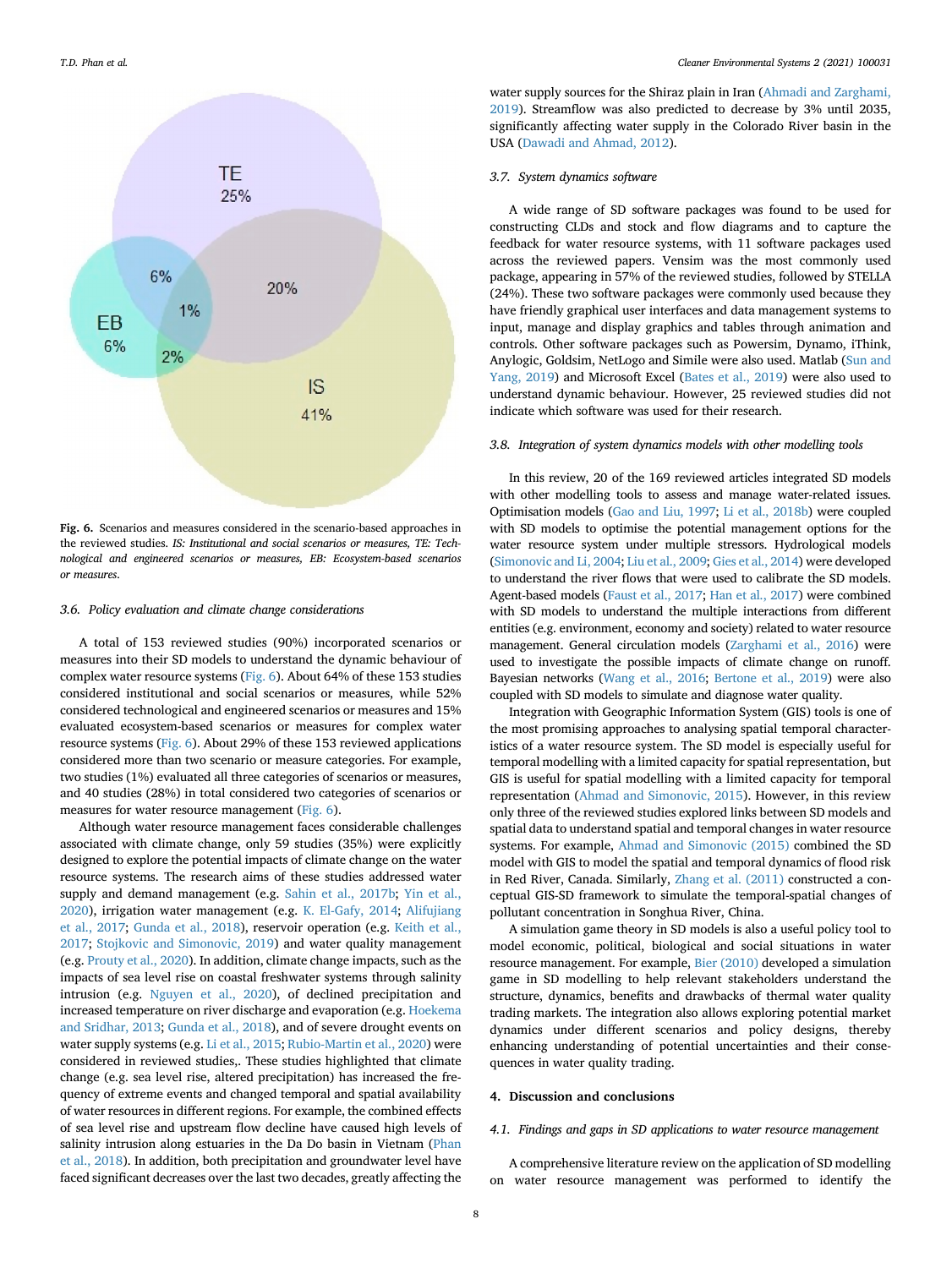application's trend, gap and modelling capacity. This review found that SD modelling has been widely and increasingly applied in the management of water resource systems with many aims. These include understanding the dynamic behaviour of the systems, predicting the current and future changes of systems under different scenarios, evaluating the performance of management measures, conducting trade-off analysis for selecting an optimal management measure, and informing and supporting decision-making.

A broad range of water research aims and interlinked sub-systems indicates that SD has the capacity to be applied to an incredibly wide variety of water-related problems. However, water supply and/or demand management, water quality management and irrigation management are the domains upon which the majority of SD models currently focus. In contrast, groundwater management is less frequently considered by scholars. Groundwater is one of the most important and vital resources for agriculture, urban areas, industry, and ecosystems, but this resource is increasingly threatened by increasing water demand, pollution and climate change ([Bates et al., 2019\)](#page-11-8). Nonetheless, only three studies mainly focussed on groundwater management. Modelling and simulating groundwater is challenging because it is difficult to map, quantify and evaluate or to predict its future availability given changes in precipitation ([Balali and Viaggi, 2015;](#page-11-9) [Barati et al., 2019](#page-11-10)).

A wide range of scenarios or management measures—encompassing engineering and technological measures, institutional and social measures and ecosystem-based measures—can be incorporated into the SD models to help decision-makers understand dynamic behaviour and evaluate the effectiveness of these measures for water resource management. Institutional and social scenarios or measures (40%) were found to be the most frequently assessed category of management measure; this could be due to the fact that this category includes a range of scenarios or measures, such as water pricing (e.g. [Ahmad and Simonovic,](#page-11-39) [2015;](#page-11-39) [Park and Lee, 2019\)](#page-13-24), socio-economic development (e.g. [Nasiri](#page-12-34) [et al., 2013](#page-12-34); [Balali and Viaggi, 2015;](#page-11-9) [Baki et al., 2018\)](#page-11-18), operating rules of reservoirs (e.g. [Chu et al., 2010](#page-11-24)) and climate change scenarios (e.g. [Keith](#page-12-21) [et al., 2017](#page-12-21); [Phan et al., 2018](#page-13-7); [Prouty et al., 2020\)](#page-13-21). It was also observed that the performance of institutional and social measures was more often evaluated by scenario-based models rather than by optimisation-based models. However, the performance of technological and engineering scenarios or measures was mainly evaluated by optimisation models. This may be because it could be much more straightforward to estimate implementation costs for engineered and technical measures, such as the construction of desalination plants (e.g. [Turner et al., 2016a](#page-13-14); [Crookes,](#page-11-25) [2018\)](#page-11-25) and rainwater tanks (e.g. [Gies et al., 2014](#page-12-7); [Wei et al., 2020\)](#page-14-34), than to estimate societal costs arising from institutional and social measures, such as water right transfers [\(Gast](#page-11-14)élum et al., 2010).

This review also found that different sub-systems (e.g. hydrological, social, economic and environmental) were incorporated into the SD applications to understand their interactions in water resource systems. However, mainly three different sub-systems (37%) were combined, followed by two different components (28%) and four different components (25%). The different sub-systems incorporated into one modelling framework are necessary for sustainable water resource management and planning because they both 1) capture various elements and 2) better understand the feedback structure and long-term behaviour patterns driven by these sub-systems, thereby assisting decision-makers to test and select appropriate plans and policies under climate change and socioeconomic stressors. That said, the different sub-systems incorporated into SD application add more complexity and uncertainty to the modelling systems. As a result, 12% of reviewed articles involved SD models coupled with other modelling tools with respect to the management of complex and uncertain water systems ([Ahmad and Simonovic, 2004;](#page-11-1) [Faust et al., 2017](#page-11-16); [Li et al., 2018a;](#page-12-44) [Nazari-Sharabian et al., 2019\)](#page-13-27), improving the capacity of dealing with space and time in complex systems and describing complex interactions among system understanding ([Kelly et al., 2013\)](#page-12-49).

planning, participatory modelling and common learning opportunities for diverse groups of relevant stakeholders and decision-makers [\(Langs](#page-12-0)[dale et al., 2007\)](#page-12-0). However, it is surprising that only 14% of the reviewed studies co-developed SD models with relevant stakeholders for water-related issues, and most of these studies were integrated water modelling approaches with three or more sub-systems (e.g. [Turner et al.,](#page-13-18) [2016b;](#page-13-18) [Sahin et al., 2017c;](#page-13-33) [Karimlou et al., 2020](#page-12-9)). Integrated and dynamic water modelling can strengthen the impact of its work by improving collaboration with a range of local experts and practitioners ([Harou et al., 2009](#page-12-48); [Mirchi and Watkins Jr, 2013](#page-12-6); [Kotir et al., 2016](#page-12-2)). The participatory modelling approach can increase understanding of the scope and complexity of the problem as well as deepen consensus on and trust of model results and proposed policies [\(Stave, 2003](#page-13-3); [Tidwell et al.,](#page-13-0) [2004\)](#page-13-0).

A major finding in this review is that researchers have not utilised the full capacity of qualitative tools and thinking phases in SD modelling. Similar to any modelling technique, SD modelling should start with the essential steps of two modelling phases: qualitative and quantitative ([Sterman, 2000](#page-13-5); [Zare et al., 2019](#page-14-5)). The end goal of the first phase is to develop conceptual models (e.g. CLDs and system archetypes) that visualise dynamic interactions of variables in the system and gains further insights into system behaviours. The end goal of the second phase is to formulate a model that simulates the dynamic interactions among key variables identified in the first phase for the system. The conceptual model development in the first phase are critically important tools for improving understanding of multiple interactions in complex water resource systems and enhancing the accuracy of the simulation models ([Mirchi et al., 2012\)](#page-12-3). Particularly, [Zare et al. \(2019\)](#page-14-5) applied a series of conceptual modelling techniques to support integrated water assessment in the Gorganroud-Gharesu Basin, arguing that conceptual model development provided insight into the problem boundaries and model structure, thereby furnishing basic knowledge to develop quantitative models. In addition, [Su](#page-13-36)š[nik et al. \(2012\)](#page-13-36) applied both phases of SD applications for the Kairouan region, stating that the development of qualitative conceptual models have assisted in understanding the causal processes in a system, leading to a basic model structure and reflecting the desired level of detail and complexity of the system, thereby supporting the decision-making process. [Coyle \(1999\)](#page-11-48) also indicated that conceptual model development is an important step in the model structure optimisation process, which is modified and improved iteratively through changing variables and assessing causal relationships in the studied system. However, only 40% of reviewed articles developed CLDs, and only three studies ([Ghashghaie et al., 2014](#page-12-23); [Gohari et al., 2017](#page-12-4); [Zare](#page-14-5) [et al., 2019\)](#page-14-5) identified system archetypes to fully understand the interactions between variables in the studied systems.

Another important finding from this review is that SD models were mostly applied for scenario-based approaches (82%) to help decisionmakers or modellers understand the dynamic behaviour of water resource systems and answer the question 'what if?' by evaluating the effectiveness of management measures in different scenarios. Optimisation-based approaches (2%) were also applied but less frequently. The outcome of optimisation models was designed to help decision-makers understand water-related systems and answer the question 'what is best?' by conducting trade-off analysis to identify the optimal management options with/without exploring different scenarios. The less frequent application of optimisation models may be driven by implementation constraints and complexity in quantifying the costs and economic effects of management options, particularly institutional and social measures.

Calibrating and validating integrated water systems with high levels of complexity and uncertainty is challenging because of discrepancies between the scales of sub-systems and limited data for all variables; this is an issue particularly when social, economic and political sub-systems are included as they are far more difficult to predict than physically based sub-systems ([Blair and Buytaert, 2016](#page-11-46)). Therefore, more than one testing method (62%) was applied to evaluate the validity of the model structure

SD modelling has proven an effective tool for promoting shared vision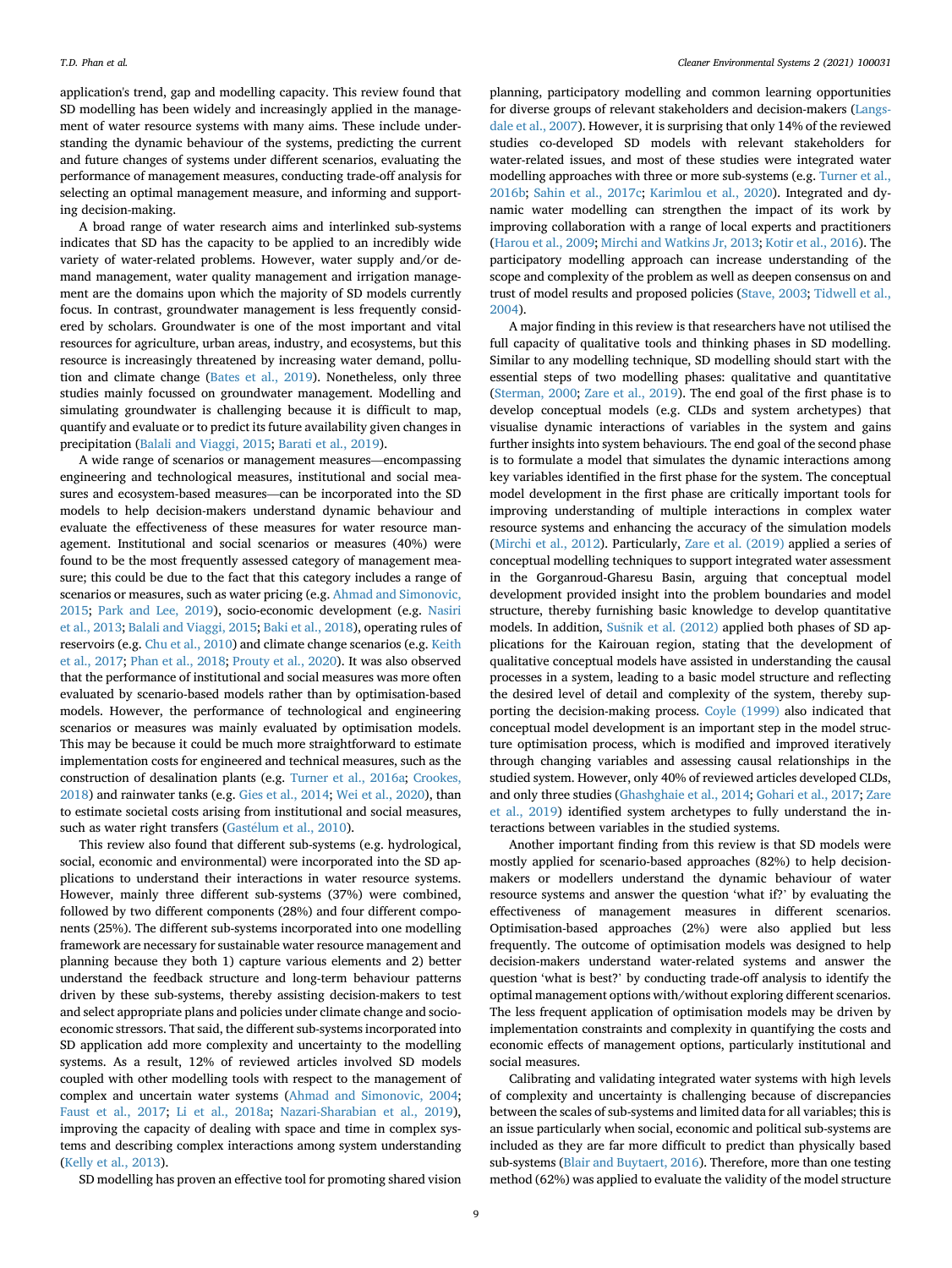and accuracy of a behaviour's pattern. However, model validation was not conducted in about 12% of the reviewed studies, and 52% of these non-validated models featured integrated modelling approaches with three or more sub-systems in the SD models (e.g. [Dutta Roy et al., 2011;](#page-11-30) [Balali and Viaggi, 2015](#page-11-9); [Babamiri et al., 2020\)](#page-11-27). In addition, almost all reviewed articles validated only one or two key variables in the SD models of complex water resource systems to ensure that the models reflected the real conditions and processes in the studied systems (e.g. [Chang et al., 2015](#page-11-43); [Berry et al., 2017](#page-11-22)). This implies that modellers faced difficulties in the data collection for all variables of the complex water systems driven by multiple interactions from climatic and non-climatic changes.

The optimisation approaches for both calibrating the model structure and policy design are rarely applied in the current applications of SD models in water resource management. Simulation and optimisation in SD applications are complementary approaches to enhance the performance of the model as well as identify the robust policies for the system ([Coyle, 1999;](#page-11-48) [Duggan, 2008](#page-11-49)). Especially, the optimisation process helps identify the best combination of parameter values, based on a specific objective function through repeated simulation, where sets of parameters are passed through the optimizer, and then the payoff function value will be achieved, thereby evolving simultaneously both the system structure and its parameter values [\(Duggan, 2008](#page-11-49); [Chen et al., 2011](#page-11-50)). Several optimisation algorithms (e.g. Wolfe-Powell method, The Steepest descent method) have been used to optimise the model structure and policy in SD modelling approaches. These methods aim to determine a set of optimal parameter values and optimise the objective function [\(Chen et al., 2011\)](#page-11-50). Although the existing optimisation approaches have ability to adjust to include several nonlinear systems in parallel or series with different constraints, they have inability to deal with the stochastic patterns of system parameters [\(Zomorodian et al., 2018](#page-14-2)) or difficulty to search optimal solutions and define objective functions ([Coyle, 1999](#page-11-48)). Recently, several evolutionary algorithms (e.g. genetic machine-learning approaches) have been applied to enable decision makers to vary policy equation structures in beer games by agent-oriented SD models ([Duggan,](#page-11-49) [2008\)](#page-11-49), and to optimise both the system structure and its parameter values in World Dynamics model by neural networks-based SD models ([Chen](#page-11-50) [et al., 2011](#page-11-50)). These evolutionary algorithms would be a useful direction for examining both simulation and optimisation processes in SD applications – a current issue for SD modellers in the management of complex water systems.

# 4.2. Challenges and limitations of system dynamics applications for water resource systems

Although SD models have proven an effective modelling tool for a range of sub-systems, expansion of system boundaries to include hydrological, social, economic and environmental sub-systems introduces more complexity than when each system is considered separately. This complexity is typically driven by different time and spatial scales and multiple interactions among the factors of various sub-systems. Therefore, modellers faced difficulties in the development of conceptual models, calibration and validation of a complex water resource system - a result of discrepancies between scales and complexity. As a result, this review found that most of reviewed studies that included CLDs were rarely considered for four sub-systems, especially for the systems that include cultural or political sub-systems because cultural or political variables cannot easily be conceptualised in both qualitative and quantitative aspects.

A high level of uncertainty and dynamic complexities due to nonlinearities, feedback and delays are inherent in water resource management systems, which create challenges for decision-makers. In addition, water resource systems have spatial and temporal characteristics, and thus patterns in time and space need to be examined together to understand the dynamic behaviour of the system as a whole ([Ahmad and](#page-11-1) [Simonovic, 2004](#page-11-1)). However, SD models have inherent limitations in

dealing with uncertainties and spatial dynamics in water resource systems, especially under the drivers of climate change impacts, because SD is not well suited to incorporating the qualitative perspectives which these uncertainties often derive from [\(Kelly et al., 2013\)](#page-12-49). To deal with uncertainty in climate change impacts, several modellers have developed plausible scenarios in a different range of values, as well as conducting sensitivity analysis to produce a broader range of reasonable modelling results and to reveal parameters or model components with the greatest effects on the outcomes. For example, [Gohari et al. \(2017\)](#page-12-4) developed three different climate change scenarios based on 25%, 50% and 75% probability percentiles under A2 and B1 emission scenarios, comparing the effectiveness and flexibility of different policies and indicating that these three scenario ranges help to deal with uncertainty in climate change assessment. In addition, [Kotir et al. \(2016\)](#page-12-2) conducted a sensitivity analysis by individually offsetting  $\pm 10\%$  of key variables to evaluate how changes in uncertain parameters affected model behaviour and to systematically minimise the potential influence of uncertainties in the model output.

# 4.3. Development of a SD modelling framework for complex water resource systems

All of these limitations point to the fact that developing fully integrated water resource models remains a challenging task that requires multi-disciplinary skills and knowledge, data and participatory approaches that can deal with all factors and feedback in complicated water resource systems. Although the SD method has proven to have the capacity to model multidisciplinary problems, this alone would be unable to capture the high level of uncertainty and dynamic complexities in water resource systems ([Zomorodian et al., 2018](#page-14-2); [Zare et al., 2019\)](#page-14-5). In addition, a single modeller would not have comprehensive knowledge for developing an integrated SD model that covers all factors and feedback in complex and uncertain water resource systems. Thus, an integrated modelling framework, such as the integration of SD with GIS or Bayesian networks, is required to compensate for these deficiencies; capture dynamic feedback processes in time and space ([Ahmad and Simonovic,](#page-11-39) [2015\)](#page-11-39). It is also necessary to intensively engage relevant stakeholders, including hydrologists, social scientists, and economics and environmental experts as well as other relevant experts to integrate multidisciplinary perspectives for developing conceptual models, and understanding and reducing uncertainties in water resource systems under climatic and non-climatic changes. Particularly, the multi-disciplinary knowledge assists in assessing causal and feedback relationships from different components in the system, and validating the models for the complex water systems.

The integration of SD with the other modelling tools found in this review has some advantages in dealing with complex and uncertain water systems. For example, [Ahmad and Simonovic \(2015\)](#page-11-39) indicated that coupling SD with hydrodynamic models provides powerful tools for understanding the dynamic characteristics of flood risks and their spatial variability, thereby enhancing the modelling capabilities of river flood risk management. [Xi and Poh \(2015\)](#page-14-16) also suggested that a combined SD and analytic hierarchy process method helped decision-makers to quantify the priorities of various development plans for integrated water resource system in Singapore. [Xu et al. \(2020\)](#page-14-14) proposed an integrated model combining a bi-objective mathematical model with the SD method to balance a trade-off between the risk of an increasing future supply-demand imbalance and current water adequacy, thereby identifying a sustainable planning period. [Li et al. \(2018b\)](#page-12-47) also argued that a hybrid SD and optimisation approach provides a strong reference for decision-makers to optimise water allocation by weighing the cost of the water system, the water distribution target and system risk. In addition, [Bertone et al. \(2019\)](#page-11-21) indicated that coupling SD modelling with Bayesian networks can help deal with uncertainties, missing data and non-linear behaviours for sustainable long-term water resources management under uncertain conditions.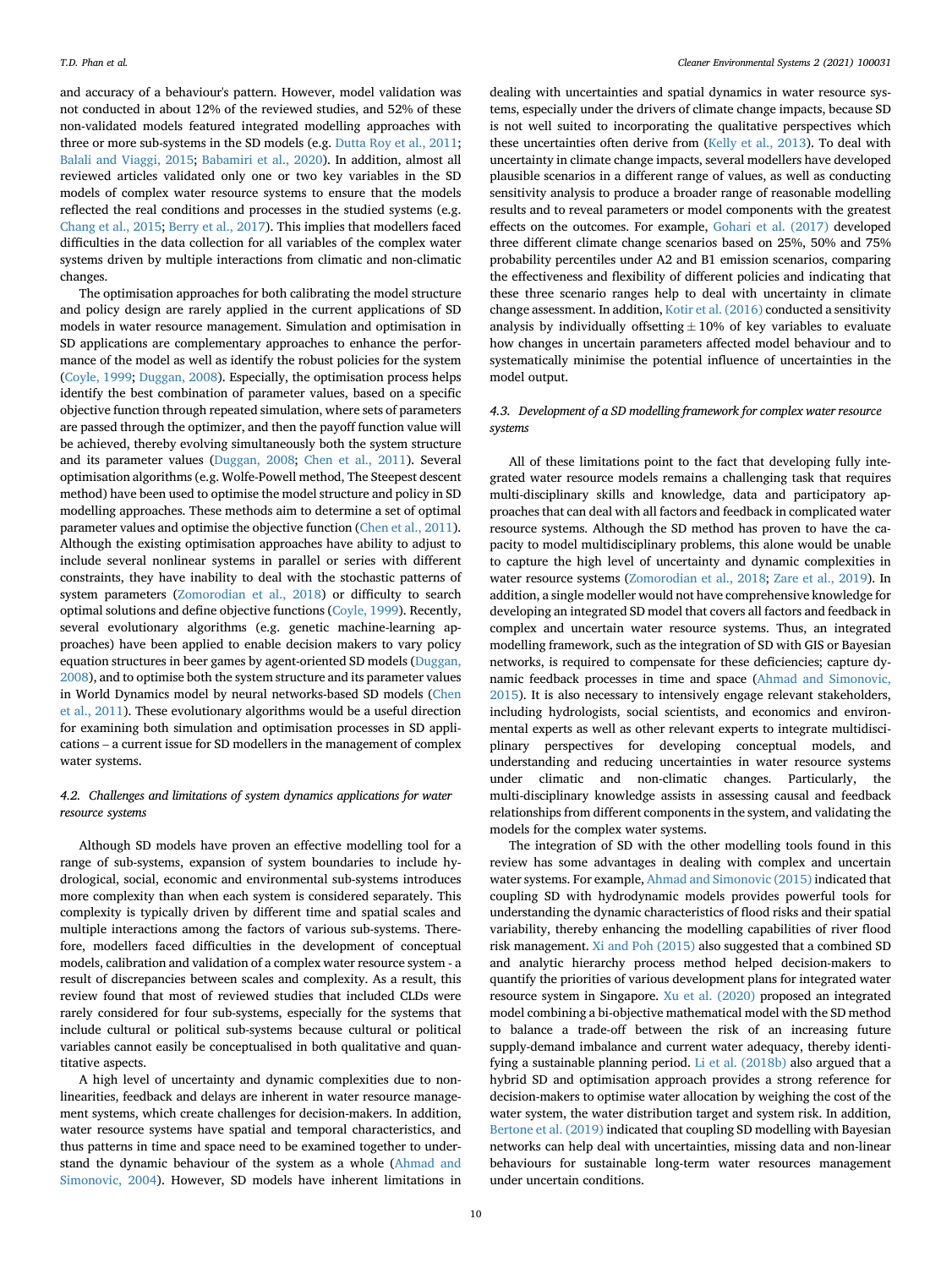<span id="page-10-0"></span>

Fig. 7. A SD modelling framework proposed for the management of complex and uncertain water resource systems. Solid arrows are suggested information flows.

A traditional SD modelling framework consists of four phases: problem scoping and structuring, model conceptualisation, model implementation and testing and scenarios analysis [\(Sterman, 2000\)](#page-13-5). However, to manage complex and uncertain water resource systems, an integrated SD modelling framework with nine phases is proposed to model complex, uncertain and spatial water resource systems, as illustrated in [Fig. 7](#page-10-0) and further explained below.

- (1) Define challenges confronting the management of water resource systems by collecting and analysing information and data to understand problems in the systems and identify stakeholders to involve in the modelling process.
- (2) Identify the type of the model (e.g. optimisation models to optimise the management measure or scenario models to evaluate the effectiveness of management measures under different scenarios).
- (3) Identify interrelated components by conceptualising and quantifying relationships among factors in the system and considering the integration of SD with other modelling tools to compensate for the deficiencies of SD application (e.g. uncertain and spatial characteristics) in water resource systems.
- (4) Identify potential policy and scenarios with relevant stakeholders for the studied water resource systems.
- (5) Develop CLDs and identify system archetypes by identifying important variables that improve understanding of complex water resource systems (e.g. problem boundaries and model structure) and enhance the accuracy of simulation models.
- (6) Develop stock and flow diagrams by incorporating essential variables from the CLDs and findings from historical data analysis to understand the dynamic behaviour of the system over time.
- (7) Calibrate and validate the models and conduct a sensitivity analysis to increase the credibility and validity of the SD applications

as well as to reveal parameters or model components with the greatest effects on outcomes.

- (8) Assess potential scenarios and policies for a range of values to manage uncertainties in scenarios and policy assessment so that decision-makers can better understand dynamic behaviours and management options for challenging water resource problems.
- (9) Monitor performance of the implemented management measures and adapt models and management measures to reflect changing conditions and management priorities.

# 4.4. Future research directions

Furthermore, two future research priorities are also suggested to enhance the application of SD in water resource management. (i) Optimisation models of potential management options should be prioritised to study water transfer, re-operations, wastewater treatment and water use efficiency rather than seeking new supply water sources or infrastructure development because of climate change and socio-economic stressors. (ii) Climate change impacts and adaptation strategies are another priority to enhance understanding of their impacts and to help develop better adaptation policies for challenging water resource systems. Importantly, these impacts and strategies should be assessed based on a holistic view of dynamic processes and interactions within water resource systems, accounting for the system's socio-economic and environmental dimensions along with hydrological attributes.

# Declaration of competing interest

The authors declare that they have no known competing financial interests or personal relationships that could have appeared to influence the work reported in this paper.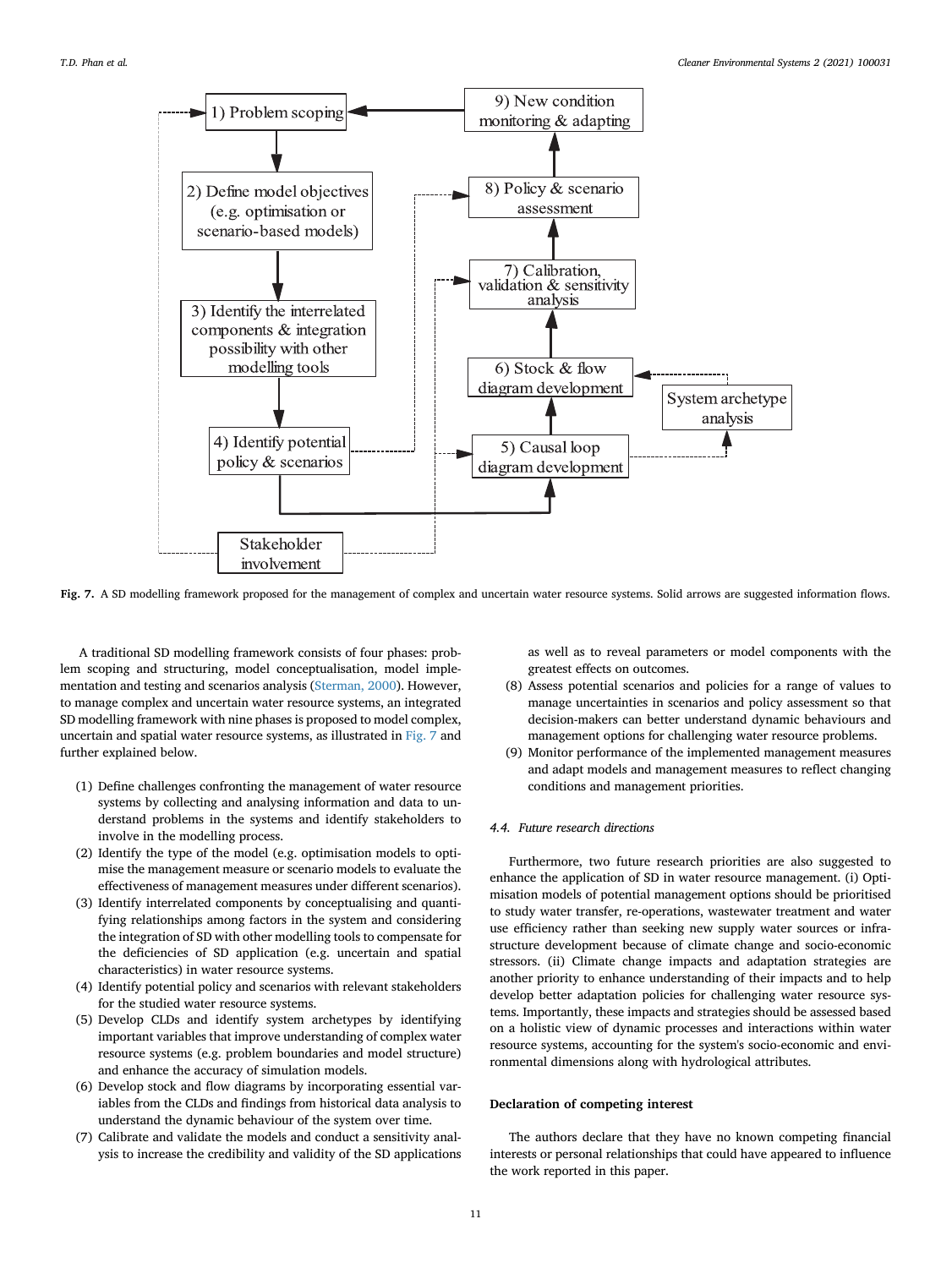# References

- <span id="page-11-7"></span>Ahmad, S., Simonovic, S.P., 2000. System dynamics modeling of reservoir operations for flood management. J. Comput. Civ. Eng. 14 (3), 190–198. [https://doi.org/10.1061/](https://doi.org/10.1061/(ASCE)0887-3801(2000)14:3(190)) [\(ASCE\)0887-3801\(2000\)14:3\(190\)](https://doi.org/10.1061/(ASCE)0887-3801(2000)14:3(190)).
- <span id="page-11-1"></span>Ahmad, S., Simonovic, S.P., 2004. Spatial system dynamics: new approach for simulation of water resources systems. J. Comput. Civ. Eng. 18 (4), 331–340. [https://doi.org/](https://doi.org/10.1061/(ASCE)0887-3801(2004)18:4(331)) [10.1061/\(ASCE\)0887-3801\(2004\)18:4\(331\).](https://doi.org/10.1061/(ASCE)0887-3801(2004)18:4(331))
- <span id="page-11-39"></span>Ahmad, S.S., Simonovic, S.P., 2015. System dynamics and hydrodynamic modelling approaches for spatial and temporal analysis of flood risk. Int. J. River Basin Manag. 13 (4), 443–461. [https://doi.org/10.1080/15715124.2015.1016954.](https://doi.org/10.1080/15715124.2015.1016954)
- <span id="page-11-41"></span>Ahmadi, M.H., Zarghami, M., 2019. Should water supply for megacities depend on outside resources? A Monte-Carlo system dynamics simulation for Shiraz, Iran. Sustain. Cities Soc. 44, 163–170. [https://doi.org/10.1016/j.scs.2018.10.007.](https://doi.org/10.1016/j.scs.2018.10.007)
- <span id="page-11-17"></span>Aivazidou, E., Tsolakis, N., Vlachos, D., Iakovou, E., 2018. A water footprint management framework for supply chains under green market behaviour. J. Clean. Prod. 197, <sup>592</sup>–606. [https://doi.org/10.1016/j.jclepro.2018.06.171.](https://doi.org/10.1016/j.jclepro.2018.06.171)
- <span id="page-11-32"></span>Alifujiang, Y., Abuduwaili, J., Ma, L., Samat, A., Groll, M., 2017. System dynamics modeling of water level variations of lake Issyk-Kul. Kyrgyzstan. Water (Switzerland) 9 (12). [https://doi.org/10.3390/w9120989.](https://doi.org/10.3390/w9120989)
- <span id="page-11-27"></span>Babamiri, A.S., Pishvaee, M.S., Mirzamohammadi, S., 2020. The analysis of financially sustainable management strategies of urban water distribution network under increasing block tariff structure: a system dynamics approach. Sustain. Cities Soc. 60 [https://doi.org/10.1016/j.scs.2020.102193.](https://doi.org/10.1016/j.scs.2020.102193)
- <span id="page-11-2"></span>Bakhshianlamouki, E., Masia, S., Karimi, P., van der Zaag, P., Susnik, J., 2020. A system dynamics model to quantify the impacts of restoration measures on the water-energyfood nexus in the Urmia lake Basin, Iran. Science of The Total Environment, p. 708. <https://doi.org/10.1016/j.scitotenv.2019.134874>.
- <span id="page-11-18"></span>Baki, S., Rozos, E., Makropoulos, C., 2018. Designing water demand management schemes using a socio-technical modelling approach. Sci. Total Environ. 622–623, <sup>1590</sup>–1602. [https://doi.org/10.1016/j.scitotenv.2017.10.041.](https://doi.org/10.1016/j.scitotenv.2017.10.041)
- <span id="page-11-9"></span>[Balali, H., Viaggi, D., 2015. Applying a system dynamics approach for modeling](http://refhub.elsevier.com/S2666-7894(21)00023-4/sref10) [groundwater dynamics to depletion under different economical and climate change](http://refhub.elsevier.com/S2666-7894(21)00023-4/sref10) [scenarios. Water 7 \(10\), 5258](http://refhub.elsevier.com/S2666-7894(21)00023-4/sref10)–[5271](http://refhub.elsevier.com/S2666-7894(21)00023-4/sref10).
- <span id="page-11-10"></span>Barati, A.A., Azadi, H., Scheffran, J., 2019. A system dynamics model of smart groundwater governance. Agric. Water Manag. 221, 502–518. [https://doi.org/](https://doi.org/10.1016/j.agwat.2019.03.047) [10.1016/j.agwat.2019.03.047.](https://doi.org/10.1016/j.agwat.2019.03.047)
- <span id="page-11-47"></span>[Barlas, Y., 1996. Formal aspects of model validity and validation in system dynamics.](http://refhub.elsevier.com/S2666-7894(21)00023-4/sref12) [Syst. Dynam. Rev. 12 \(3\), 183](http://refhub.elsevier.com/S2666-7894(21)00023-4/sref12)–[210](http://refhub.elsevier.com/S2666-7894(21)00023-4/sref12).
- <span id="page-11-8"></span>Bates, G., Beruvides, M., Fedler, C.B., 2019. System dynamics approach to groundwater storage modeling for basin-scale planning. Water (Switzerland) 11 (9). [https://](https://doi.org/10.3390/w11091907) [doi.org/10.3390/w11091907.](https://doi.org/10.3390/w11091907)
- <span id="page-11-22"></span>Berry, P., Yassin, F., Grosshans, R., Lindenschmidt, K.E., 2017. Surface water retention systems for cattail production as a biofuel. J. Environ. Manag. 203, 500–509. [https://](https://doi.org/10.1016/j.jenvman.2017.08.019) [doi.org/10.1016/j.jenvman.2017.08.019](https://doi.org/10.1016/j.jenvman.2017.08.019).
- <span id="page-11-21"></span>Bertone, E., Sahin, O., Richards, R., Roiko, A., 2019. Assessing the impacts of extreme weather events on potable water quality: the value to managers of a highly participatory, integrated modelling approach. H2Open J. 2 (1), 9–24. [https://](https://doi.org/10.2166/h2oj.2019.024) [doi.org/10.2166/h2oj.2019.024](https://doi.org/10.2166/h2oj.2019.024).
- <span id="page-11-20"></span>Bier, A., 2010. Simulating a thermal water quality trading market for education and model development. J. Environ. Manag. 91 (12), 2491–2498. [https://doi.org/](https://doi.org/10.1016/j.jenvman.2010.07.001) [10.1016/j.jenvman.2010.07.001](https://doi.org/10.1016/j.jenvman.2010.07.001).
- <span id="page-11-46"></span>Blair, P., Buytaert, W., 2016. Socio-hydrological modelling: a review asking "why, what and how? Hydrol. Earth Syst. Sci. 20 (1), 443–478. [https://doi.org/10.5194/hess-20-](https://doi.org/10.5194/hess-20-443-2016) [443-2016.](https://doi.org/10.5194/hess-20-443-2016)
- <span id="page-11-19"></span>Bradford, L., Thapa, A., Duffy, A., Hassanzadeh, E., Strickert, G., Noble, B., Lindenschmidt, K.E., 2020. Incorporating social dimensions in hydrological and water quality modeling to evaluate the effectiveness of agricultural beneficial management practices in a Prairie River Basin. Environ. Sci. Pollut. Control Ser. 27 (13), 14271–14287. <https://doi.org/10.1007/s11356-019-06325-1>.
- <span id="page-11-43"></span>Chang, Y.T., Liu, H.L., Bao, A.M., Chen, X., Wang, L., 2015. Evaluation of urban water resource security under urban expansion using a system dynamics model. Water Sci. Technol. Water Supply 15 (6), 1259–1274. [https://doi.org/10.2166/ws.2015.092.](https://doi.org/10.2166/ws.2015.092)
- <span id="page-11-40"></span>Chen, C., Ahmad, S., Kalra, A., Xu, Z.X., 2017. A dynamic model for exploring waterresource management scenarios in an inland arid area: shanshan County, Northwestern China. J. Mt. Sci. 14 (6), 1039–1057. [https://doi.org/10.1007/s11629-](https://doi.org/10.1007/s11629-016-4210-1) [016-4210-1](https://doi.org/10.1007/s11629-016-4210-1).
- <span id="page-11-38"></span>Chen, Y., Chen, W., 2020. Simulation study on the different policies of Jiangsu Province for a dynamic balance of water resources under the water-energy-food nexus. Water (Switzerland) 12 (6). <https://doi.org/10.3390/W12061666>.
- <span id="page-11-50"></span>Chen, Y.T., Tu, Y.M., Jeng, B., 2011. A machine learning approach to policy optimization in system dynamics models. Syst. Res. Behav. Sci. 28 (4), 369–390. [https://doi.org/](https://doi.org/10.1002/sres.1089) [10.1002/sres.1089.](https://doi.org/10.1002/sres.1089)
- <span id="page-11-4"></span>Chen, Z., Wei, S., 2013. Application of system dynamics to water security research. Water Resour. Manag. 28 (2), 287–300. <https://doi.org/10.1007/s11269-013-0496-8>.
- <span id="page-11-24"></span>Chu, H.J., Chang, L.C., Lin, Y.P., Wang, Y.C., Chen, Y.W., 2010. Application of system dynamics on shallow multipurpose artificial lakes: a case study of detention pond at Tainan, Taiwan. Environ. Model. Assess. 15 (3), 211–221. [https://doi.org/10.1007/](https://doi.org/10.1007/s10666-009-9196-4) [s10666-009-9196-4.](https://doi.org/10.1007/s10666-009-9196-4)
- <span id="page-11-29"></span>Chung, G., Lansey, K., Blowers, P., Brooks, P., Ela, W., Stewart, S., Wilson, P., 2008. A general water supply planning model: evaluation of decentralized treatment. Environ. Model. Software 23 (7), 893–905. [https://doi.org/10.1016/](https://doi.org/10.1016/j.envsoft.2007.10.002) [j.envsoft.2007.10.002.](https://doi.org/10.1016/j.envsoft.2007.10.002)
- <span id="page-11-48"></span>Coyle, R.G., 1999. Simulation by repeated optimisation. J. Oper. Res. Soc. 50 (4), <sup>429</sup>–438. <https://doi.org/10.1057/palgrave.jors.2600713>.
- <span id="page-11-25"></span>Crookes, D.J., 2018. Does the construction of a desalination plant necessarily imply that water tariffs will increase? A system dynamics analysis. Water Resour. Econom. 21, <sup>29</sup>–39. [https://doi.org/10.1016/j.wre.2017.11.002.](https://doi.org/10.1016/j.wre.2017.11.002)
- <span id="page-11-44"></span>Cui, D., Chen, X., Xue, Y., Li, R., Zeng, W., 2019. An integrated approach to investigate the relationship of coupling coordination between social economy and water environment on urban scale - a case study of Kunming. J. Environ. Manag. 234, <sup>189</sup>–199. [https://doi.org/10.1016/j.jenvman.2018.12.091.](https://doi.org/10.1016/j.jenvman.2018.12.091)
- <span id="page-11-45"></span>Dai, D., Sun, M., Lv, X., Lei, K., 2020. Evaluating water resource sustainability from the perspective of water resource carrying capacity, a case study of the Yongding River watershed in Beijing-Tianjin-Hebei region, China. Environ. Sci. Pollut. Control Ser. 27 (17), 21590–21603. [https://doi.org/10.1007/s11356-020-08259-5.](https://doi.org/10.1007/s11356-020-08259-5)
- <span id="page-11-33"></span>Dai, S.S., Li, L.H., Xu, H.G., 2017. Simulation of water scarcity in a leap-forward developing arid region: a system dynamics model of Xinjiang Uygur Autonomous Region. Water Pol. 19 (4), 741–757. <https://doi.org/10.2166/wp.2017.132>.
- <span id="page-11-0"></span>Davies, E.G.R., Simonovic, S.P., 2011. Global water resources modeling with an integrated model of the social–economic–environmental system. Adv. Water Resour. 34 (6), 684–700. [https://doi.org/10.1016/j.advwatres.2011.02.010.](https://doi.org/10.1016/j.advwatres.2011.02.010)
- <span id="page-11-23"></span>Dawadi, S., Ahmad, S., 2012. Changing climatic conditions in the Colorado River Basin: implications for water resources management. J. Hydrol. 430–431, 127–141. [https://](https://doi.org/10.1016/j.jhydrol.2012.02.010) [doi.org/10.1016/j.jhydrol.2012.02.010](https://doi.org/10.1016/j.jhydrol.2012.02.010).
- <span id="page-11-31"></span>Dawadi, S., Ahmad, S., 2013. Evaluating the impact of demand-side management on water resources under changing climatic conditions and increasing population. J. Environ. Manag. 114, 261–275. [https://doi.org/10.1016/j.jenvman.2012.10.015.](https://doi.org/10.1016/j.jenvman.2012.10.015)
- <span id="page-11-36"></span>de Araujo, W.C., Oliveira Esquerre, K.P., Sahin, O., 2019. Building a system dynamics model to supportwater management: a case study of the semiarid region in the Brazilian northeast. Water (Switzerland) 11 (12). [https://doi.org/10.3390/](https://doi.org/10.3390/w11122513) [w11122513](https://doi.org/10.3390/w11122513).
- <span id="page-11-26"></span>De Stercke, S., Mijic, A., Buytaert, W., Chaturvedi, V., 2018. Modelling the dynamic interactions between London's water and energy systems from an end-use perspective. Appl. Energy 230, 615–626. [https://doi.org/10.1016/](https://doi.org/10.1016/j.apenergy.2018.08.094) [j.apenergy.2018.08.094](https://doi.org/10.1016/j.apenergy.2018.08.094).
- <span id="page-11-5"></span>Dhungel, R., Fiedler, F., 2016. Water balance to recharge calculation: implications for watershed management using systems dynamics approach. Hydrology 3 (1), 13. [https://doi.org/10.3390/hydrology3010013.](https://doi.org/10.3390/hydrology3010013)
- <span id="page-11-42"></span>Dong, Q., Zhang, X., Chen, Y., Fang, D., 2019. Dynamic management of a water resourcessocioeconomic-environmental system based on feedbacks using system dynamics. Water Resour. Manag. 33 (6), 2093–2108. [https://doi.org/10.1007/s11269-019-](https://doi.org/10.1007/s11269-019-02233-8) [02233-8](https://doi.org/10.1007/s11269-019-02233-8).
- <span id="page-11-37"></span>Dou, M., Shi, Y., Li, G., 2019. Optimized urban water security regulation schemes driven by industrial development pattern. Water Pol. 21 (3), 676–691. [https://doi.org/](https://doi.org/10.2166/wp.2019.198) [10.2166/wp.2019.198.](https://doi.org/10.2166/wp.2019.198)
- <span id="page-11-49"></span>Duggan, J., 2008. Equation-based policy optimization for agent-oriented system dynamics models. Syst. Dynam. Rev. 24 (1), 97–118. [https://doi.org/10.1002/sdr.393.](https://doi.org/10.1002/sdr.393)
- <span id="page-11-35"></span>Duran-Encalada, J.A., Paucar-Caceres, A., Bandala, E.R., Wright, G.H., 2017. The impact of global climate change on water quantity and quality: a system dynamics approach to the US–Mexican transborder region. Eur. J. Oper. Res. 256 (2), 567–581. [https://](https://doi.org/10.1016/j.ejor.2016.06.016) [doi.org/10.1016/j.ejor.2016.06.016.](https://doi.org/10.1016/j.ejor.2016.06.016)
- <span id="page-11-30"></span>Dutta Roy, K., Thakur, B., Konar, T.S., Chakrabarty, S.N., 2011. Water supply project feasibilities in fringe areas of Kolkata, India. Drink. Water Eng. Sci. 4 (1), 9–23. [https://doi.org/10.5194/dwes-4-9-2011.](https://doi.org/10.5194/dwes-4-9-2011)
- <span id="page-11-16"></span>Faust, K.M., Abraham, D.M., DeLaurentis, D., 2017. Coupled human and water infrastructure systems sector interdependencies: framework evaluating the impact of cities experiencing urban decline. J. Water Resour. Plann. Manag. 143 (8) [https://](https://doi.org/10.1061/(ASCE)WR.1943-5452.0000794) [doi.org/10.1061/\(ASCE\)WR.1943-5452.0000794](https://doi.org/10.1061/(ASCE)WR.1943-5452.0000794).
- <span id="page-11-11"></span>Feng, L., Chen, B., Hayat, T., Alsaedi, A., Ahmad, B., 2017a. Dynamic forecasting of agricultural water footprint based on Markov chain-a case study of the Heihe River Basin. Ecol. Model. 353, 150–157. [https://doi.org/10.1016/](https://doi.org/10.1016/j.ecolmodel.2016.11.002) [j.ecolmodel.2016.11.002](https://doi.org/10.1016/j.ecolmodel.2016.11.002).
- <span id="page-11-6"></span>Feng, L.H., Zhang, X.C., Luo, G.Y., 2008. Application of system dynamics in analyzing the carrying capacity of water resources in Yiwu City, China. Math. Comput. Simulat. 79 (3), 269–278. <https://doi.org/10.1016/j.matcom.2007.11.018>.
- <span id="page-11-13"></span>Feng, Z., Liu, X.P., Zhang, J.Q., Wu, R., Ma, Q.Y., Chen, Y.N., 2017b. Ecological vulnerability assessment based on multi-sources data and SD model in Yinma River Basin, China. Ecol. Model. 349, 41–50. [https://doi.org/10.1016/](https://doi.org/10.1016/j.ecolmodel.2017,01.016) [j.ecolmodel.2017,01.016](https://doi.org/10.1016/j.ecolmodel.2017,01.016).
- <span id="page-11-12"></span>Fernald, A.G., Cevik, S.Y., Ochoa, C.G., Tidwell, V.C., King, J.P., Guldan, S.J., 2010. River hydrograph retransmission functions of irrigated valley surface water-groundwater interactions. J. Irrigat. Drain. Eng. 136 (12), 823–835. [https://doi.org/10.1061/](https://doi.org/10.1061/(ASCE)IR.1943-4774.0000265) [\(ASCE\)IR.1943-4774.0000265.](https://doi.org/10.1061/(ASCE)IR.1943-4774.0000265)
- <span id="page-11-28"></span>Fernandes, S., Bonfante, M.C., de Oliveira, C.T., Maldonado, M.U., Campos, L.M.S., 2020. Decentralized water supply management model: a case study of public policies for the utilization of rainwater. Water Resour. Manag. 34 (9), 2771–2785. [https://doi.org/](https://doi.org/10.1007/s11269-020-02575-8) [10.1007/s11269-020-02575-8.](https://doi.org/10.1007/s11269-020-02575-8)

<span id="page-11-15"></span>Ganjidoost, A., Knight, M.A., Unger, A.J.A., Haas, C.T., 2018. Benchmark performance indicators for utility water and wastewater pipelines infrastructure. J. Water Resour. Plann. Manag. 144 (3) [https://doi.org/10.1061/\(ASCE\)WR.1943-5452.0000890](https://doi.org/10.1061/(ASCE)WR.1943-5452.0000890).

<span id="page-11-34"></span>[Gao, Y., Liu, C., 1997. Research on simulated optimal decision making for a regional](http://refhub.elsevier.com/S2666-7894(21)00023-4/sref49) [water resources system. Int. J. Water Resour. Dev. 13 \(1\), 123](http://refhub.elsevier.com/S2666-7894(21)00023-4/sref49)–[134](http://refhub.elsevier.com/S2666-7894(21)00023-4/sref49).

- <span id="page-11-3"></span>Gastelum, J.R., Krishnamurthy, G., Ochoa, N., Sibbett, S., Armstrong, M., Kalaria, P., 2018. The use of system dynamics model to enhance integrated resources planning implementation. Water Resour. Manag. 32 (7), 2247-2260. https://doi.org [10.1007/s11269-018-1926-4](https://doi.org/10.1007/s11269-018-1926-4).
- <span id="page-11-14"></span>Gastelum, J.R., Valdes, J.B., Stewart, S., 2010. A system dynamics model to evaluate temporary water transfers in the Mexican Conchos Basin. Water Resour. Manag. 24 (7), 1285–1311. <https://doi.org/10.1007/s11269-009-9497-z>.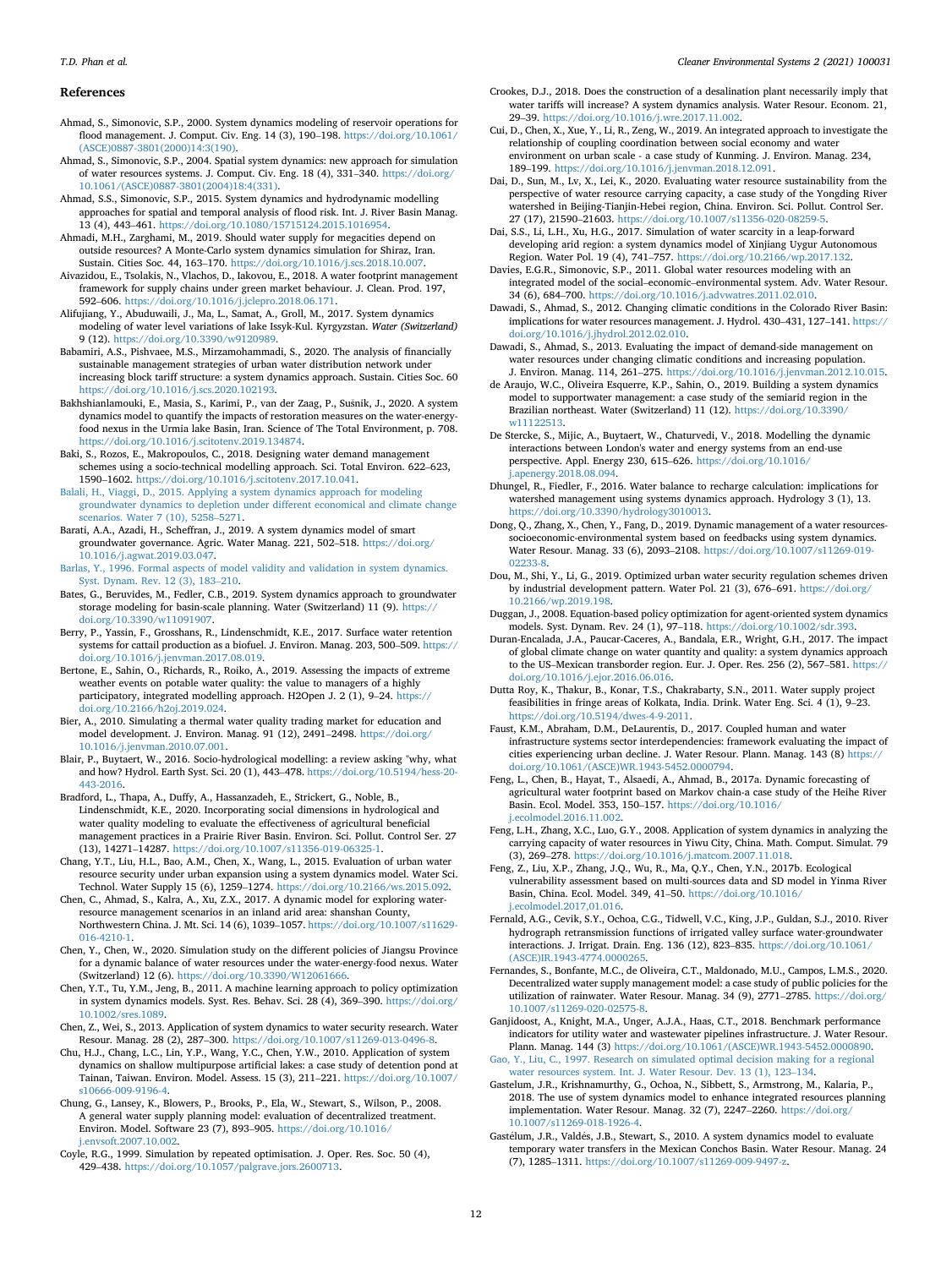<span id="page-12-23"></span>Ghashghaie, M., Marofi, S., Marofi, H., 2014. Using system dynamics method to determine the effect of water demand priorities on downstream flow. Water Resour. Manag. 28 (14), 5055–5072. <https://doi.org/10.1007/s11269-014-0791-z>.

- <span id="page-12-7"></span>Gies, L., Agusdinata, D.B., Merwade, V., 2014. Drought adaptation policy development and assessment in East Africa using hydrologic and system dynamics modeling. Nat. Hazards 74 (2), 789–813. [https://doi.org/10.1007/s11069-014-1216-2.](https://doi.org/10.1007/s11069-014-1216-2)
- <span id="page-12-10"></span>Giuliani, M., Herman, J.D., Castelletti, A., Reed, P., 2014. Many-objective reservoir policy identification and refinement to reduce policy inertia and myopia in water management. Water Resour. Res. 50 (4), 3355–3377. [https://doi.org/10.1002/](https://doi.org/10.1002/2013WR014700) [2013WR014700](https://doi.org/10.1002/2013WR014700).
- <span id="page-12-5"></span>Gohari, A., Eslamian, S., Mirchi, A., Abedi-Koupaei, J., Massah Bavani, A., Madani, K., 2013. Water transfer as a solution to water shortage: a fix that can Backfire. J. Hydrol. 491 (1), 23–39. [https://doi.org/10.1016/j.jhydrol.2013.03.021.](https://doi.org/10.1016/j.jhydrol.2013.03.021)
- <span id="page-12-4"></span>Gohari, A., Mirchi, A., Madani, K., 2017. System dynamics evaluation of climate change adaptation strategies for water resources management in Central Iran. Water Resour. Manag. 31 (5), 1413–1434. <https://doi.org/10.1007/s11269-017-1575-z>.
- <span id="page-12-25"></span>Gonzales, P., Ajami, N., 2017. Social and structural patterns of drought-related water conservation and rebound. Water Resour. Res. 53 (12), 10619–10634. [https://](https://doi.org/10.1002/2017WR021852) [doi.org/10.1002/2017WR021852.](https://doi.org/10.1002/2017WR021852)
- <span id="page-12-20"></span>Gunda, T., Turner, B.L., Tidwell, V.C., 2018. The influential role of sociocultural feedbacks on community-managed irrigation system behaviors during times of water stress. Water Resour. Res. 54 (4), 2697–2714. [https://doi.org/10.1002/](https://doi.org/10.1002/2017WR021223) [2017WR021223](https://doi.org/10.1002/2017WR021223).
- <span id="page-12-45"></span>Guo, H.C., Liu, L., Huang, G.H., Fuller, G.A., Zou, R., Yin, Y.Y., 2001. A system dynamics approach for regional environmental planning and management: a study for the Lake Erhai Basin. J. Environ. Manag. 61 (1), 93–111. [https://doi.org/10.1006/](https://doi.org/10.1006/jema.2000.0400) [jema.2000.0400](https://doi.org/10.1006/jema.2000.0400).
- <span id="page-12-27"></span>Hallas, J.F., Mackowiak, C.L., Wilkie, A.C., 2020. Mitigating rural WWTP impacts: system dynamics modeling of downstream nutrient outputs. Sci. Total Environ. 744. [https://](https://doi.org/10.1016/j.scitotenv.2020.140809) [doi.org/10.1016/j.scitotenv.2020.140809](https://doi.org/10.1016/j.scitotenv.2020.140809).
- <span id="page-12-1"></span>Han, T.F., Zhang, C.T., Sun, Y., Hu, X.M., 2017. Study on environment-economy-society relationship model of Liaohe River Basin based on multi-agent simulation. Ecol. Model. 359, 135–145. <https://doi.org/10.1016/j.ecolmodel.2017.02.016>.
- <span id="page-12-48"></span>Harou, J.J., Pulido-Velazquez, M., Rosenberg, D.E., Medellín-Azuara, J., Lund, J.R., Howitt, R.E., 2009. Hydro-economic models: concepts, design, applications, and future prospects. J. Hydrol. (Amst.) 375 (3–4), 627–643. [https://doi.org/10.1016/](https://doi.org/10.1016/j.jhydrol.2009.06.037) [j.jhydrol.2009.06.037.](https://doi.org/10.1016/j.jhydrol.2009.06.037)
- <span id="page-12-29"></span>Hassanzadeh, E., Strickert, G., Morales-Marin, L., Noble, B., Baulch, H., Shupena-Soulodre, E., Lindenschmidt, K.E., 2019. A framework for engaging stakeholders in water quality modeling and management: application to the Qu'Appelle River Basin, Canada. J. Environ. Manag. 231, 1117–1126. [https://doi.org/10.1016/](https://doi.org/10.1016/j.jenvman.2018.11.016) [j.jenvman.2018.11.016.](https://doi.org/10.1016/j.jenvman.2018.11.016)
- <span id="page-12-22"></span>Hedden-Nicely, D.R., Fiedler, F., 2017. Development of a system-based water balance model to assess interrelated physical and anthropogenic constraints in lake and reservoir watersheds, applied to Coeur d'Alene Lake, Idaho, USA. Lakes Reservoirs Res. Manag. 22 (3), 215–228. <https://doi.org/10.1111/lre.12186>.
- <span id="page-12-32"></span>Hoekema, D.J., Sridhar, V., 2013. A system dynamics model for conjunctive management of water resources in the snake River basin. J. Am. Water Resour. Assoc. 49 (6), <sup>1327</sup>–1350. [https://doi.org/10.1111/jawr.12092.](https://doi.org/10.1111/jawr.12092)
- <span id="page-12-18"></span>Hosseinzadeh Ghazichaki, Z., Monem, M.J., 2019. Development of quantified model for application of control systems in irrigation networks by system dynamic approach. Irrigat. Drain. 68 (3), 433–442. [https://doi.org/10.1002/ird.2331.](https://doi.org/10.1002/ird.2331)
- <span id="page-12-36"></span>Huang, H., Wang, J., Han, Y., Wang, L., Li, X., 2019. Assessing impacts of water regulations on alleviating regional water stress with a system dynamics model. Water Sci. Technol. Water Supply 19 (2), 635–643. [https://doi.org/10.2166/ws.2018.112.](https://doi.org/10.2166/ws.2018.112)
- <span id="page-12-41"></span>Huang, L., Yin, L., 2017. Supply and demand analysis of water resources based on system dynamics model. J. Eng. Technol. Sci. 49 (6), 705–720. [https://doi.org/10.5614/](https://doi.org/10.5614/j.eng.technol.sci.2017.49.6.1) [j.eng.technol.sci.2017.49.6.1](https://doi.org/10.5614/j.eng.technol.sci.2017.49.6.1).
- <span id="page-12-24"></span>Jeong, H., Adamowski, J., 2016. A system dynamics based socio-hydrological model for agricultural wastewater reuse at the watershed scale. Agric. Water Manag. 171, <sup>89</sup>–107. [https://doi.org/10.1016/j.agwat.2016.03.019.](https://doi.org/10.1016/j.agwat.2016.03.019)
- <span id="page-12-13"></span>Jiang, H., Simonovic, S.P., Yu, Z., Wang, W., 2020. A system dynamics simulation approach for environmentally friendly operation of a reservoir system. J. Hydrol. 587 <https://doi.org/10.1016/j.jhydrol.2020.124971>.
- <span id="page-12-46"></span>Jiang, Q., Zhao, Y., Wang, Z., Fu, Q., Wang, T., Zhou, Z., Dong, Y., 2018. Simulating the evolution of the land and water resource system under different climates in Heilongjiang Province, China. Water (Switzerland) 10 (7). [https://doi.org/10.3390/](https://doi.org/10.3390/w10070868) [w10070868](https://doi.org/10.3390/w10070868).
- <span id="page-12-38"></span>Joshi, N., Tamaddun, K., Parajuli, R., Kalra, A., Maheshwari, P., Mastino, L., Velotta, M., 2020. Future changes in water supply and demand for las vegas valley: a system dynamic approach based on CMIP3 and CMIP5 climate projections. Hydrology 7 (1). [https://doi.org/10.3390/hydrology7010016.](https://doi.org/10.3390/hydrology7010016)
- <span id="page-12-19"></span>El-Gafy, I.K., 2014. System dynamic model for crop production, water footprint, and virtual water nexus. Water Resour. Manag. 28 (13), 4467–4490. [https://doi.org/](https://doi.org/10.1007/s11269-014-0667-2) [10.1007/s11269-014-0667-2](https://doi.org/10.1007/s11269-014-0667-2).
- <span id="page-12-9"></span>Karimlou, K., Hassani, N., Rashidi Mehrabadi, A., Nazari, M.R., 2020. Developing a model for decision-makers in dynamic modeling of urban water system management. Water Resour. Manag. 34 (2), 481–499. [https://doi.org/10.1007/s11269-019-02428-z.](https://doi.org/10.1007/s11269-019-02428-z)
- <span id="page-12-30"></span>Kato, T., 2005. Simulation of water quality with the application of system dynamics model for population and land-use changes. Paddy Water Environ. 3 (2), 103–109. [https://doi.org/10.1007/s10333-005-0002-x.](https://doi.org/10.1007/s10333-005-0002-x)
- <span id="page-12-21"></span>Keith, B., Ford, D.N., Horton, R., 2017. Considerations in managing the fill rate of the Grand Ethiopian Renaissance Dam Reservoir using a system dynamics approach. J. Defense Model. Simul. 14 (1), 33–43. [https://doi.org/10.1177/](https://doi.org/10.1177/1548512916680780) [1548512916680780.](https://doi.org/10.1177/1548512916680780)
- <span id="page-12-49"></span>Kelly, R.A., Jakeman, A.J., Barreteau, O., Borsuk, M.E., ElSawah, S., Hamilton, S.H., Voinov, A.A., 2013. Selecting among five common modelling approaches for integrated environmental assessment and management. Environ. Model. Software 47, <sup>159</sup>–181. [https://doi.org/10.1016/j.envsoft.2013.05.005.](https://doi.org/10.1016/j.envsoft.2013.05.005)
- <span id="page-12-2"></span>Kotir, J.H., Smith, C., Brown, G., Marshall, N., Johnstone, R., 2016. A system dynamics simulation model for sustainable water resources management and agricultural development in the Volta River Basin, Ghana. Sci. Total Environ. 573, 444–457. <https://doi.org/10.1016/j.scitotenv.2016.08.081>.
- <span id="page-12-28"></span>Kuai, P., Li, W., Liu, N., 2015. Evaluating the effects of land use planning for non-point source pollution based on a system dynamics approach in China. PloS One 10 (8). <https://doi.org/10.1371/journal.pone.0135572>.
- <span id="page-12-0"></span>[Langsdale, S.M., Beall, A., Carmichael, J., Cohen, S.J., Forster, C.B., 2007. An exploration](http://refhub.elsevier.com/S2666-7894(21)00023-4/sref80) [of water resources futures under climate change using system dynamics modeling.](http://refhub.elsevier.com/S2666-7894(21)00023-4/sref80) [Integrated Assess. J. 7 \(1\), 51](http://refhub.elsevier.com/S2666-7894(21)00023-4/sref80)–[79](http://refhub.elsevier.com/S2666-7894(21)00023-4/sref80).
- <span id="page-12-14"></span>Leal Neto, A.D.C., Legey, L.F.L., Gonzalez-Araya, M.C., Jablonski, S., 2006. A system dynamics model for the environmental management of the Sepetiba Bay Watershed, Brazil. Environ. Manag. 38 (5), 879–888. [https://doi.org/10.1007/s00267-005-](https://doi.org/10.1007/s00267-005-0211-5) [0211-5.](https://doi.org/10.1007/s00267-005-0211-5)
- <span id="page-12-16"></span>Lee, S., Abdul-Talib, S., Park, H., 2012. Lessons from water scarcity of the 2008-2009 Gwangdong reservoir: needs to address drought management with the adaptiveness concept. Aquat. Sci. 74 (2), 213–227. <https://doi.org/10.1007/s00027-011-0213-8>.
- <span id="page-12-33"></span>Li, F., Yu, D., Zhao, Y., Cao, R., 2019a. Inter-annual change of the drought limit water level of a reservoir based on system dynamics. Water Pol. 21 (1), 91–107. [https://](https://doi.org/10.2166/wp.2018.112) [doi.org/10.2166/wp.2018.112](https://doi.org/10.2166/wp.2018.112).
- <span id="page-12-37"></span>Li, K., Ma, T., Wei, G., Zhang, Y., Feng, X., 2019b. Urban industrial water supply and demand: system dynamic model and simulation based on Cobb-Douglas function. Sustainability 11 (21). <https://doi.org/10.3390/su11215893>.
- <span id="page-12-17"></span>Li, L., Simonovic, S.P., 2002. System dynamics model for predicting floods from snowmelt in north American prairie watersheds. Hydrol. Process. 16 (13), 2645–2666. [https://](https://doi.org/10.1002/hyp.1064) [doi.org/10.1002/hyp.1064.](https://doi.org/10.1002/hyp.1064)
- <span id="page-12-40"></span>Li, Q., Wang, W., Jiang, X., Lu, D., Zhang, Y., Li, J., 2020. Analysis of the potential of reclaimed water utilization in typical inland cities in northwest China via system dynamics. J. Environ. Manag. 270 [https://doi.org/10.1016/j.jenvman.2020.110878.](https://doi.org/10.1016/j.jenvman.2020.110878)
- <span id="page-12-44"></span>Li, R.H., Guo, P., Li, J.B., 2018a. Regional water use structure optimization under multiple uncertainties based on water resources vulnerability analysis. Water Resour. Manag. 32 (5), 1827–1847. <https://doi.org/10.1007/s11269-018-1906-8>.
- <span id="page-12-42"></span>Li, T., Yang, S., Tan, M., 2019c. Simulation and optimization of water supply and demand balance in Shenzhen: a system dynamics approach. J. Clean. Prod. 207, 882–893.
- <span id="page-12-35"></span><https://doi.org/10.1016/j.jclepro.2018.10.052>. Li, Y.H., Chen, P.Y., Lo, W.H., Tung, C.P., 2015. Integrated water resources system dynamics modeling and indicators for sustainable rural community. Paddy Water Environ. 13 (1), 29–41. [https://doi.org/10.1007/s10333-013-0404-0.](https://doi.org/10.1007/s10333-013-0404-0)
- <span id="page-12-47"></span>Li, Z., Li, C.H., Wang, X., Peng, C., Cai, Y.P., Huang, W.C., 2018b. A hybrid system dynamics and optimization approach for supporting sustainable water resources planning in Zhengzhou City, China. J. Hydrol. 556, 50–60. [https://doi.org/10.1016/](https://doi.org/10.1016/j.jhydrol.2017.11.007) [j.jhydrol.2017.11.007.](https://doi.org/10.1016/j.jhydrol.2017.11.007)
- <span id="page-12-43"></span>Liao, Z.M., Li, Y.Y., Xiong, W.S., Wang, X., Liu, D., Zhang, Y.L., Li, C.H., 2020. An in-depth assessment ofwater resource responses to regional development policies using hydrological variation analysis and system dynamics modeling. Appl. Sci. 12 (14), <sup>1</sup>–18. [https://doi.org/10.3390/su12145814.](https://doi.org/10.3390/su12145814)
- <span id="page-12-31"></span>Liu, H., Benoit, G., Liu, T., Liu, Y., Guo, H.C., 2015. An integrated system dynamics model developed for managing lake water quality at the watershed scale. J. Environ. Manag. 155, 11–23. <https://doi.org/10.1016/j.jenvman.2015.02.046>.
- <span id="page-12-15"></span>Liu, T., Yang, X., Geng, L., Sun, B., 2020. A three-stage hybrid model for space-time analysis of water resources carrying capacity: a case study of Jilin province, China. Water (Switzerland) 12 (2). <https://doi.org/10.3390/w12020426>.
- <span id="page-12-8"></span>Liu, T.M., Tung, C.P., Ke, K.Y., Chuang, L.H., Lin, C.Y., 2009. Application and development of a decision-support system for assessing water shortage and allocation with climate change. Paddy Water Environ. 7 (4), 301–311. [https://doi.org/](https://doi.org/10.1007/s10333-009-0177-7) [10.1007/s10333-009-0177-7](https://doi.org/10.1007/s10333-009-0177-7).
- <span id="page-12-26"></span>Ma, W., Meng, L., Wei, F., Opp, C., Yang, D., 2020. Sensitive factors identification and scenario simulation of water demand in the arid agricultural area based on the socioeconomic-environment nexus. Sustainability 12 (10). [https://doi.org/10.3390/](https://doi.org/10.3390/SU12103996) [SU12103996](https://doi.org/10.3390/SU12103996).
- <span id="page-12-11"></span>Mashaly, A.F., Fernald, A.G., 2020. Identifying capabilities and potentials of system dynamics in hydrology and water resources as a promising modeling approach for water management. Water (Basel) 12 (5), 1432. [https://doi.org/10.3390/](https://doi.org/10.3390/w12051432) [w12051432](https://doi.org/10.3390/w12051432)
- <span id="page-12-3"></span>Mirchi, A., Madani, K., Watkins, D., Ahmad, S., 2012. Synthesis of system dynamics tools for holistic conceptualization of water resources problems. Water Resour. Manag. 26 (9), 2421–2442. <https://doi.org/10.1007/s11269-012-0024-2>.
- <span id="page-12-6"></span>Mirchi, A., Watkins Jr., D., 2013. A systems approach to holistic total maximum daily load policy: case of Lake Allegan, Michigan. J. Water Resour. Plann. Manag. 139 (5), <sup>544</sup>–553. [https://doi.org/10.1061/\(ASCE\)WR.1943-5452.0000292.](https://doi.org/10.1061/(ASCE)WR.1943-5452.0000292)

<span id="page-12-39"></span>Mokhtar, A., Aram, S., 2017. Systemic insights into agricultural groundwater management: case of Firuzabad Plain, Iran. Water Pol. 19 (5), 867–885. [https://](https://doi.org/10.2166/wp.2017.159) [doi.org/10.2166/wp.2017.159](https://doi.org/10.2166/wp.2017.159).

- <span id="page-12-12"></span>Morrison, R.R., Stone, M.C., 2015. Evaluating the impacts of environmental flow alternatives on reservoir and recreational operations using system dynamics modeling. J. Am. Water Resour. Assoc. 51 (1), 33–46. [https://doi.org/10.1111/](https://doi.org/10.1111/jawr.12231) [jawr.12231.](https://doi.org/10.1111/jawr.12231)
- <span id="page-12-34"></span>Nasiri, F., Savage, T., Wang, R., Barawid, N., Zimmerman, J.B., 2013. A system dynamics approach for urban water reuse planning: a case study from the Great Lakes region. Stoch. Environ. Res. Risk Assess. 27 (3), 675–691. [https://doi.org/10.1007/s00477-](https://doi.org/10.1007/s00477-012-0631-8) [012-0631-8](https://doi.org/10.1007/s00477-012-0631-8).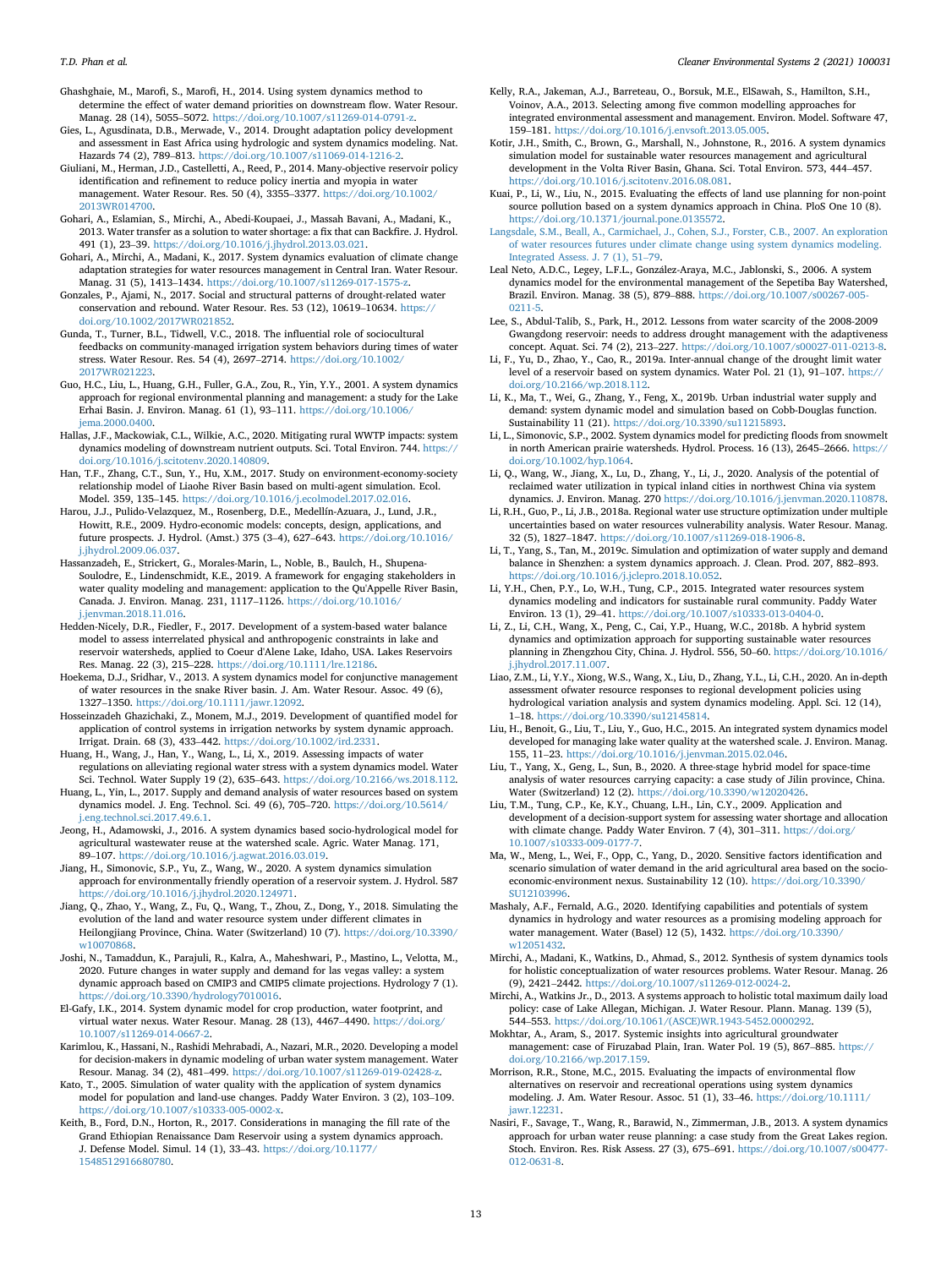<span id="page-13-27"></span>Nazari-Sharabian, M., Taheriyoun, M., Ahmad, S., Karakouzian, M., Ahmadi, A., 2019. Water quality modeling of Mahabad Dam watershed-reservoir system under climate change conditions, using SWAT and system dynamics. Water (Switzerland) 11 (2). [https://doi.org/10.3390/w11020394.](https://doi.org/10.3390/w11020394)

<span id="page-13-40"></span>Nguyen, T.N., Tri, V.P.D., Kim, S., Phuong, T.N., Mong, T.L., Tuan, P.V., 2020. A subregional model of system dynamics research on surface water resource assessment for paddy rice production under climate change in the Vietnamese mekong delta. Climate 8 (3). [https://doi.org/10.3390/cli8030041.](https://doi.org/10.3390/cli8030041)

<span id="page-13-34"></span>Niazi, A., Prasher, S.O., Adamowski, J., Gleeson, T., 2014. A system dynamics model to conserve arid region water resources through aquifer storage and recovery in conjunction with a dam. Water (Switzerland) 6 (8), 2300–2321. [https://doi.org/](https://doi.org/10.3390/w6082300) [10.3390/w6082300](https://doi.org/10.3390/w6082300).

<span id="page-13-45"></span>Nikolic, V.V., Simonovic, S.P., Milicevic, D.B., 2013. Analytical support for integrated water resources management: a new method for addressing spatial and temporal variability. Water Resour. Manag. 27 (2), 401–417. [https://doi.org/10.1007/s11269-](https://doi.org/10.1007/s11269-012-0193-z) [012-0193-z.](https://doi.org/10.1007/s11269-012-0193-z)

<span id="page-13-9"></span>[Noble, I.R., Huq, S., Anokhin, Y.A., Carmin, J., Goudou, D., Lansigan, F.P., Villamizar, A.,](http://refhub.elsevier.com/S2666-7894(21)00023-4/sref106) [2014. Adaptation Needs and Options. Retrieved from, Cambridge, United Kingdom](http://refhub.elsevier.com/S2666-7894(21)00023-4/sref106) [and New York, NY, USA.](http://refhub.elsevier.com/S2666-7894(21)00023-4/sref106)

<span id="page-13-24"></span>Park, H., Lee, D.K., 2019. Is water pricing policy adequate to reduce water demand for drought mitigation in Korea? Water (Switzerland) 11 (6). [https://doi.org/10.3390/](https://doi.org/10.3390/w11061256) [w11061256](https://doi.org/10.3390/w11061256).

<span id="page-13-12"></span>Park, S., Kim, Y., Kim, K., Han, K., 2017. Development of computational algorithms for pump operations and their applications to the system dynamics modelling of a water supply system. Civ. Eng. Environ. Syst. 34 (2), 162–183. [https://doi.org/10.1080/](https://doi.org/10.1080/10286608.2017.1362400) [10286608.2017.1362400](https://doi.org/10.1080/10286608.2017.1362400).

<span id="page-13-7"></span>Phan, T.D., Smart, J.C.R., Sahin, O., Capon, S.J., Hadwen, W.L., 2018. Assessment of the vulnerability of a coastal freshwater system to climatic and non-climatic changes: a system dynamics approach. J. Clean. Prod. 183, 940–955. [https://doi.org/10.1016/](https://doi.org/10.1016/j.jclepro.2018.02.169) [j.jclepro.2018.02.169.](https://doi.org/10.1016/j.jclepro.2018.02.169)

<span id="page-13-10"></span>Picardi, A.C., Saeed, K., 1979. The dynamics of water policy in southwestern Saudi Arabia. Simulation 33 (4), 109–118. [https://doi.org/10.1177/](https://doi.org/10.1177/003754977903300401) [003754977903300401](https://doi.org/10.1177/003754977903300401).

<span id="page-13-8"></span>Pickering, C., Byrne, J., 2013. The benefits of publishing systematic quantitative literature reviews for PhD candidates and other early-career researchers. High Educ. Res. Dev. 33 (3), 534–548. <https://doi.org/10.1080/07294360.2013.841651>.

<span id="page-13-44"></span>Pienaar, A., Brent, A.C., Musango, J.K., de Kock, I.H., 2017. Water resource infrastructure implications of a green economy transition in the western Cape Province of South Africa: a system dynamics approach. S. Afr. J. Ind. Eng. 28 (2), 78–94. [https://](https://doi.org/10.7166/28-2-1639) [doi.org/10.7166/28-2-1639](https://doi.org/10.7166/28-2-1639).

<span id="page-13-16"></span>Pluchinotta, I., Pagano, A., Giordano, R., Tsoukias, A., 2018. A system dynamics model for supporting decision-makers in irrigation water management. J. Environ. Manag. 223, <sup>815</sup>–824. [https://doi.org/10.1016/j.jenvman.2018.06.083.](https://doi.org/10.1016/j.jenvman.2018.06.083)

<span id="page-13-22"></span>Prouty, C., Mohebbi, S., Zhang, Q., 2018. Socio-technical strategies and behavior change to increase the adoption and sustainability of wastewater resource recovery systems. Water Res. 137, 107–119. <https://doi.org/10.1016/j.watres.2018.03.009>.

<span id="page-13-21"></span>Prouty, C., Mohebbi, S., Zhang, Q., 2020. Extreme weather events and wastewater infrastructure: a system dynamics model of a multi-level, socio-technical transition. Sci. Total Environ. 714. <https://doi.org/10.1016/j.scitotenv.2020.136685>.

<span id="page-13-35"></span>Qaiser, K., Ahmad, S., Johnson, W., Batista, J., 2011. Evaluating the impact of water conservation on fate of outdoor water use: a study in an arid region. J. Environ. Manag. 92 (8), 2061–2068. <https://doi.org/10.1016/j.jenvman.2011.03.031>.

<span id="page-13-23"></span>Qi, C., Chang, N.B., 2011. System dynamics modeling for municipal water demand estimation in an urban region under uncertain economic impacts. J. Environ. Manag. 92 (6), 1628–1641. <https://doi.org/10.1016/j.jenvman.2011.01.020>.

<span id="page-13-38"></span>Qin, H., Cai, X., Zheng, C., 2018. Water demand predictions for megacities: system dynamics modeling and implications. Water Pol. 20 (1), 53–76. [https://doi.org/](https://doi.org/10.2166/wp.2017.168) [10.2166/wp.2017.168](https://doi.org/10.2166/wp.2017.168).

<span id="page-13-30"></span>Ravar, Z., Zahraie, B., Sharifinejad, A., Gozini, H., Jafari, S., 2020. System dynamics modeling for assessment of water–food–energy resources security and nexus in Gavkhuni basin in Iran. Ecol. Indicat. 108 [https://doi.org/10.1016/](https://doi.org/10.1016/j.ecolind.2019.105682) [j.ecolind.2019.105682.](https://doi.org/10.1016/j.ecolind.2019.105682)

<span id="page-13-31"></span>Rehan, R., Unger, A., Knight, M.A., Haas, C., 2015. Water utility management and financial planning using system dynamics. J. AWWA (Am. Water Works Assoc.) 107 (1), E22–E36. [https://doi.org/10.5942/jawwa.2015.107.0006.](https://doi.org/10.5942/jawwa.2015.107.0006)

<span id="page-13-32"></span>Rubio-Martin, A., Pulido-Velazquez, M., Macian-Sorribes, H., Garcia-Prats, A., 2020. System dynamics modeling for supporting drought-oriented management of the jucar river system, Spain. Water (Switzerland) 12 (5). [https://doi.org/10.3390/](https://doi.org/10.3390/w12051407) [w12051407](https://doi.org/10.3390/w12051407)

<span id="page-13-29"></span>Rusuli, Y., Li, L.H., Li, F.D., Eziz, M., 2016. Water-level regulation for freshwater management of bosten lake in xinjiang, China. Water Sci. Technol. Water Supply 16 (3), 828–836. [https://doi.org/10.2166/ws.2016.002.](https://doi.org/10.2166/ws.2016.002)

<span id="page-13-25"></span>Sahin, O., Bertone, E., Beal, C.D., 2017a. A systems approach for assessing water conservation potential through demand-based water tariffs. J. Clean. Prod. 148, <sup>773</sup>–784. [https://doi.org/10.1016/j.jclepro.2017.02.051.](https://doi.org/10.1016/j.jclepro.2017.02.051)

<span id="page-13-37"></span>Sahin, O., Siems, R., Richards, R.G., Helfer, F., Stewart, R.A., 2017b. Examining the potential for energy-positive bulk-water infrastructure to provide long-term urban water security: a systems approach. J. Clean. Prod. 143, 557-566. [https://doi.org/](https://doi.org/10.1016/j.jclepro.2016.12.074) [10.1016/j.jclepro.2016.12.074](https://doi.org/10.1016/j.jclepro.2016.12.074).

<span id="page-13-42"></span>Sahin, O., Siems, R.S., Stewart, R.A., Porter, M.G., 2016. Paradigm shift to enhanced water supply planning through augmented grids, scarcity pricing and adaptive factory water: a system dynamics approach. Environ. Model. Software 75, 348–361. <https://doi.org/10.1016/j.envsoft.2014.05.018>.

<span id="page-13-33"></span>Sahin, O., Stewart, R.A., Giurco, D., Porter, M.G., 2017c. Renewable hydropower generation as a co-benefit of balanced urban water portfolio management and flood risk mitigation. Renew. Sustain. Energy Rev. 68, 1076–1087. [https://doi.org/](https://doi.org/10.1016/j.rser.2016.01.126) [10.1016/j.rser.2016.01.126.](https://doi.org/10.1016/j.rser.2016.01.126)

- <span id="page-13-6"></span>Sahin, O., Stewart, R.A., Porter, M.G., 2015. Water security through scarcity pricing and reverse osmosis: a system dynamics approach. J. Clean. Prod. 88, 160–171. [https://](https://doi.org/10.1016/j.jclepro.2014.05.009) [doi.org/10.1016/j.jclepro.2014.05.009](https://doi.org/10.1016/j.jclepro.2014.05.009).
- <span id="page-13-17"></span>Saysel, A.K., Barlas, Y., Yenigun, O., 2002. Environmental sustainability in an agricultural development project: a system dynamics approach. J. Environ. Manag. 64 (3), <sup>247</sup>–260. <https://doi.org/10.1006/jema.2001.0488>.

<span id="page-13-43"></span>Scarborough, H., Sahin, O., Porter, M., Stewart, R., 2015. Long-term water supply planning in an Australian coastal city: dams or desalination? Desalination 358, <sup>61</sup>–68. [https://doi.org/10.1016/j.desal.2014.12.013.](https://doi.org/10.1016/j.desal.2014.12.013)

<span id="page-13-28"></span>Sehlke, G., Jacobson, J., 2005. System dynamics modeling of transboundary systems: the river basin model. Ground Water 43 (5), 722–730. [https://doi.org/10.1111/j.1745-](https://doi.org/10.1111/j.1745-6584.2005.00065.x) [6584.2005.00065.x.](https://doi.org/10.1111/j.1745-6584.2005.00065.x)

<span id="page-13-39"></span>Silva, S.P., Teixeira, B.A.N., 2019. Modelling system dynamics to evaluate urban water supply management and production of future scenarios. J. Urban Environ. Eng. 13 (2), 317–328. <https://doi.org/10.4090/juee.2019.v13n2.317328>.

<span id="page-13-4"></span>[Simonovic, S.P., 2009. Managing Water Resources: Methods and Tools for a Systems](http://refhub.elsevier.com/S2666-7894(21)00023-4/sref132) [Approach. UNESCO, London;Paris](http://refhub.elsevier.com/S2666-7894(21)00023-4/sref132).

<span id="page-13-13"></span>Simonovic, S.P., Li, L., 2004. Sensitivity of the Red River basin flood protection system to climate variability and change. Water Resour. Manag. 18 (2), 89–110. [https://](https://doi.org/10.1023/B:WARM.0000024702.40031.b2) [doi.org/10.1023/B:WARM.0000024702.40031.b2.](https://doi.org/10.1023/B:WARM.0000024702.40031.b2)

<span id="page-13-46"></span>Simonovic, S.P., Rajasekaram, V., 2004. Integrated analyses of Canada's water resources: a system dynamics approach. Can. Water Resour. J. 29 (4), 223–250. [https://doi.org/](https://doi.org/10.4296/cwrj223) [10.4296/cwrj223.](https://doi.org/10.4296/cwrj223)

<span id="page-13-51"></span>Sivapalan, M., 2015. Debates-Perspectives on socio-hydrology: changing water systems and the "tyranny of small problems"-Socio-hydrology. Water Resour. Res. 51 (6), <sup>4795</sup>–4805. <https://doi.org/10.1002/2015wr017080>.

<span id="page-13-3"></span>Stave, K.A., 2003. A system dynamics model to facilitate public understanding of water management options in Las Vegas, Nevada. J. Environ. Manag. 67 (4), 303–313. [https://doi.org/10.1016/S0301-4797\(02\)00205-0](https://doi.org/10.1016/S0301-4797(02)00205-0).

<span id="page-13-5"></span>[Sterman, D.J., 2000. Business Dynamics: Systems Thinking and Modelling for a Complex](http://refhub.elsevier.com/S2666-7894(21)00023-4/sref137) [World. United States of America: The McGraw-Hill Companies](http://refhub.elsevier.com/S2666-7894(21)00023-4/sref137).

<span id="page-13-19"></span>Stojkovic, M., Simonovic, S.P., 2019. System dynamics approach for assessing the behaviour of the Lim reservoir system (Serbia) under changing climate conditions. Water (Switzerland) 11 (8). <https://doi.org/10.3390/w11081620>.

<span id="page-13-49"></span>Su, Y., Gao, W., Guan, D., 2019. Integrated assessment and scenarios simulation of water security system in Japan. Sci. Total Environ. 671, 1269-1281. [https://doi.org/](https://doi.org/10.1016/j.scitotenv.2019.03.373) [10.1016/j.scitotenv.2019.03.373](https://doi.org/10.1016/j.scitotenv.2019.03.373).

<span id="page-13-2"></span>Sun, B., Yang, X., 2019. Simulation of water resources carrying capacity in Xiong'an New Area based on system dynamics model. Water (Switzerland) 11 (5). [https://doi.org/](https://doi.org/10.3390/w11051085) [10.3390/w11051085.](https://doi.org/10.3390/w11051085)

<span id="page-13-47"></span>Sun, Y., Liu, N., Shang, J., Zhang, J., 2017. Sustainable utilization of water resources in China: a system dynamics model. J. Clean. Prod. 142, 613–625. [https://doi.org/](https://doi.org/10.1016/j.jclepro.2016.07.110) [10.1016/j.jclepro.2016.07.110](https://doi.org/10.1016/j.jclepro.2016.07.110).

<span id="page-13-20"></span>[Sun, Y.F., Guo, H.C., Qu, G.Y., 2002. A system dynamics approach for sustainable](http://refhub.elsevier.com/S2666-7894(21)00023-4/sref142) [development in the miyun reservoir area, China. Chin. Geogr. Sci. 12 \(2\), 157](http://refhub.elsevier.com/S2666-7894(21)00023-4/sref142)–[165.](http://refhub.elsevier.com/S2666-7894(21)00023-4/sref142)

<span id="page-13-36"></span>Susnik, J., Vamvakeridou-Lyroudia, L.S., Savic, D.A., Kapelan, Z., 2012. Integrated system dynamics modelling for water scarcity assessment: case study of the kairouan region. Sci. Total Environ. 440, 290–306. [https://doi.org/10.1016/j.scitotenv.2012.05.085.](https://doi.org/10.1016/j.scitotenv.2012.05.085)

<span id="page-13-1"></span>Susnik, J., Vamvakeridou-Lyroudia, L.S., Savic, D.A., Kapelan, Z., 2013. Integrated modelling of a coupled water-agricultural system using system dynamics. J. Water Clim. Change 4 (3), 209–231. [https://doi.org/10.2166/wcc.2013.069.](https://doi.org/10.2166/wcc.2013.069)

<span id="page-13-11"></span>Sverdrup, H.U., Frolova, L.L., Sverdrup, A.E., 2020. Using a system dynamics model for investigating potential levels of antibiotics pollution in the Volga River. Water Air Soil Pollut. 231 (4) [https://doi.org/10.1007/s11270-020-04526-w.](https://doi.org/10.1007/s11270-020-04526-w)

<span id="page-13-15"></span>Tehrani, M.V., Monem, M.J., Bagheri, A., 2013. A system dynamics approach to model rehabilitation of irrigation networks case study: qazvin irrigation network, Iran. Irrigat. Drain. 62 (2), 193–207. [https://doi.org/10.1002/ird.1729.](https://doi.org/10.1002/ird.1729)

<span id="page-13-50"></span>Tian, Y., Li, C., Yi, Y., Wang, X., Shu, A., 2020. Dynamic model of a sustainable water resources utilization system with coupled water quality and quantity in Tianjin city. Sustainability 12 (10). <https://doi.org/10.3390/su12104254>.

<span id="page-13-0"></span>Tidwell, V.C., Passell, H.D., Conrad, S.H., Thomas, R.P., 2004. System dynamics modeling for community-based water planning: application to the Middle Rio Grande. Aquat. Sci. 66 (4), 357–372. <https://doi.org/10.1007/s00027-004-0722-9>.

<span id="page-13-41"></span>Tsai, W.P., Cheng, C.L., Uen, T.S., Zhou, Y., Chang, F.J., 2019. Drought mitigation under urbanization through an intelligent water allocation system. Agric. Water Manag. 213, 87–96. [https://doi.org/10.1016/j.agwat.2018.10.007.](https://doi.org/10.1016/j.agwat.2018.10.007)

<span id="page-13-14"></span>Turner, A., Sahin, O., Giurco, D., Stewart, R., Porter, M., 2016a. The potential role of desalination in managing flood risks from dam overflows: the case of Sydney, Australia. J. Clean. Prod. 135, 342–355. [https://doi.org/10.1016/](https://doi.org/10.1016/j.jclepro.2016.05.128) [j.jclepro.2016.05.128.](https://doi.org/10.1016/j.jclepro.2016.05.128)

<span id="page-13-18"></span>Turner, B.L., Tidwell, V., Fernald, A., Rivera, J.A., Rodriguez, S., Guldan, S., Cibils, A., 2016b. Modeling acequia irrigation systems using system dynamics: model development, evaluation, and sensitivity analyses to investigate effects of socioeconomic and biophysical feedbacks. Sustainability 8 (10). [https://doi.org/10.3390/](https://doi.org/10.3390/su8101019) [su8101019.](https://doi.org/10.3390/su8101019)

<span id="page-13-48"></span>Wang, C., Hou, Y., Xue, Y., 2017. Water resources carrying capacity of wetlands in Beijing: analysis of policy optimization for urban wetland water resources management. J. Clean. Prod. 161, 1180–1191. [https://doi.org/10.1016/](https://doi.org/10.1016/j.jclepro.2017.03.204) [j.jclepro.2017.03.204.](https://doi.org/10.1016/j.jclepro.2017.03.204)

<span id="page-13-26"></span>Wang, G.Z., Wang, S., Kang, Q., Duan, H.Y., Wang, X.E., 2016. An integrated model for simulating and diagnosing the water quality based on the system dynamics and Bayesian network. Water Sci. Technol. 74 (11), 2639–2655. [https://doi.org/](https://doi.org/10.2166/wst.2016.442) [10.2166/wst.2016.442](https://doi.org/10.2166/wst.2016.442).